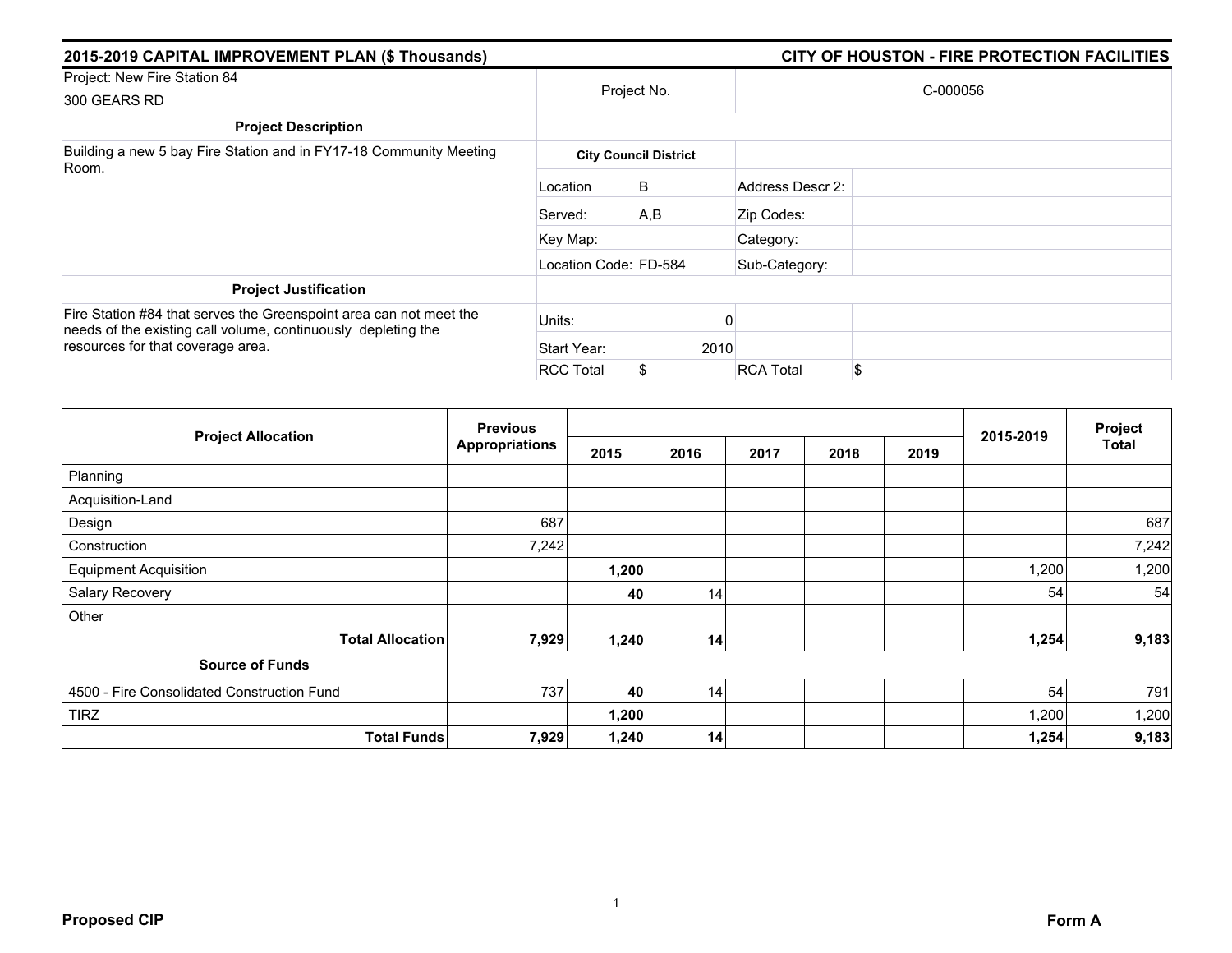| 2015-2019 CAPITAL IMPROVEMENT PLAN (\$ Thousands)                                                                                                                                |                      |                              | CITY OF HOUSTON - FIRE PROTECTION FACILITIES |          |  |  |  |  |
|----------------------------------------------------------------------------------------------------------------------------------------------------------------------------------|----------------------|------------------------------|----------------------------------------------|----------|--|--|--|--|
| Project: Property Management Equip. Replacement                                                                                                                                  | Project No.          |                              |                                              | C-0000EQ |  |  |  |  |
| <b>Project Description</b>                                                                                                                                                       |                      |                              |                                              |          |  |  |  |  |
| Replace failing equipment in a timely manner to maintain an<br>adequate working and living conditions for firefighters and EMS                                                   |                      | <b>City Council District</b> |                                              |          |  |  |  |  |
| personnel. Replace emergency generator, HVAC system, roof,<br>appliances, fire gear locker system, carbon monoxide exhaust<br>system, pneumatic air compressor and water heater. | Location             | v                            | Address Descr 2:                             |          |  |  |  |  |
|                                                                                                                                                                                  | Served:              | W                            | Zip Codes:                                   |          |  |  |  |  |
|                                                                                                                                                                                  | Key Map:             |                              | Category:                                    |          |  |  |  |  |
|                                                                                                                                                                                  | Location Code: UA-00 |                              | Sub-Category:                                |          |  |  |  |  |
| <b>Project Justification</b>                                                                                                                                                     |                      |                              |                                              |          |  |  |  |  |
| Failing equipment not addressed in a timely manner can result in a<br>negative effect on fire station operations. Fire station equipment                                         | Units:               |                              |                                              |          |  |  |  |  |
| failures are common and occur unexpectedly.                                                                                                                                      | Start Year:          | 2008                         |                                              |          |  |  |  |  |
|                                                                                                                                                                                  | <b>RCC Total</b>     | S                            | <b>RCA Total</b>                             |          |  |  |  |  |

|                                                | <b>Previous</b>       |      |      |      |      | Project |           |              |
|------------------------------------------------|-----------------------|------|------|------|------|---------|-----------|--------------|
| <b>Project Allocation</b>                      | <b>Appropriations</b> | 2015 | 2016 | 2017 | 2018 | 2019    | 2015-2019 | <b>Total</b> |
| Planning                                       |                       |      |      |      |      |         |           |              |
| Acquisition-Land                               |                       |      |      |      |      |         |           |              |
| Design                                         |                       |      |      |      |      |         |           |              |
| Construction                                   | 1,168                 |      |      |      |      |         |           | 1,168        |
| <b>Equipment Acquisition</b>                   | 677                   | 500  | 500  | 500  | 500  | 500     | 2,500     | 3,177        |
| Salary Recovery                                |                       |      |      |      |      |         |           |              |
| Other                                          |                       |      |      |      |      |         |           |              |
| <b>Total Allocation</b>                        | 1,845                 | 500  | 500  | 500  | 500  | 500     | 2,500     | 4,345        |
| <b>Source of Funds</b>                         |                       |      |      |      |      |         |           |              |
| 1800 - Equipment Acquisition Consolidated Fund |                       | 500  | 500  | 500  | 500  | 500     | 2,500     | 2,500        |
| <b>Total Funds</b>                             | 1,845                 | 500  | 500  | 500  | 500  | 500     | 2,500     | 4,345        |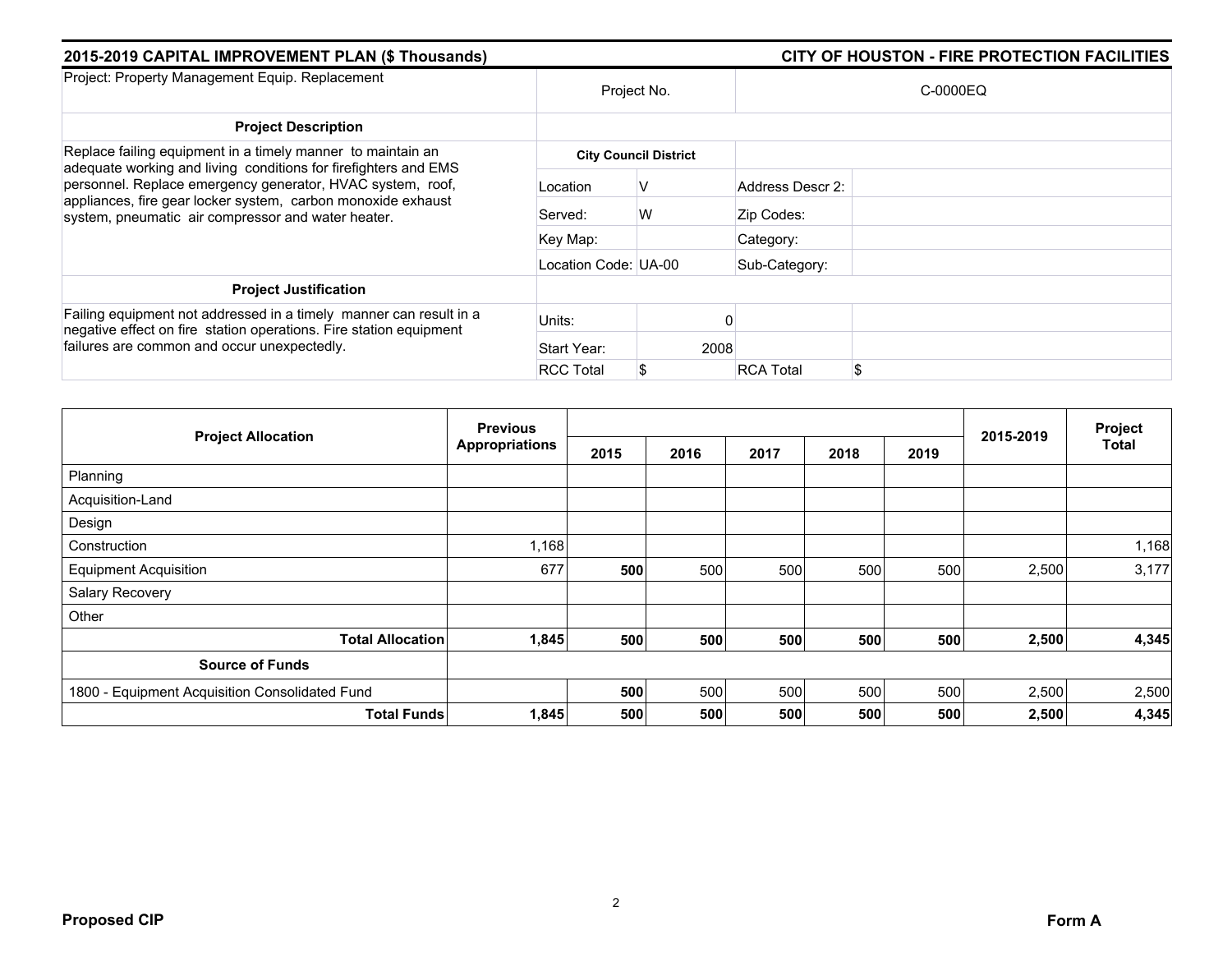| 2015-2019 CAPITAL IMPROVEMENT PLAN (\$ Thousands)                                                                                                                           |                       |                              |                  | CITY OF HOUSTON - FIRE PROTECTION FACILITIES |
|-----------------------------------------------------------------------------------------------------------------------------------------------------------------------------|-----------------------|------------------------------|------------------|----------------------------------------------|
| Project: New Fire Station #95<br>EL DORADO BLVD. @ CLEAR LAKE BLVD.                                                                                                         | Project No.           |                              |                  | C-000113                                     |
| <b>Project Description</b>                                                                                                                                                  |                       |                              |                  |                                              |
| The project will relieve over extended                                                                                                                                      |                       | <b>City Council District</b> |                  |                                              |
| resources within the city. FS #71 serves the<br>Pine Brook area which is over 3 miles away.<br>the service area is a combination of<br>commercial business and Class 3 wood | Location              | E.                           | Address Descr 2: |                                              |
|                                                                                                                                                                             | Served:               | V                            | Zip Codes:       | 77062                                        |
| frame structures.                                                                                                                                                           | Key Map:              |                              | Category:        |                                              |
|                                                                                                                                                                             | Location Code: FD-555 |                              | Sub-Category:    |                                              |
| <b>Project Justification</b>                                                                                                                                                |                       |                              |                  |                                              |
| The build out of Pine Brook area is over-<br>extending available facilities. This area is                                                                                   | Units:                |                              |                  |                                              |
| currently served by Fire Station #71 which is                                                                                                                               | Start Year:           |                              |                  |                                              |
| over 3 mile away, and the primary station for<br>the Clear Lake area.                                                                                                       | <b>RCC Total</b>      | ъ                            | <b>RCA Total</b> | S                                            |

| <b>Project Allocation</b>                  | <b>Previous</b>       |      |      | 2015-2019 | Project |       |                 |              |
|--------------------------------------------|-----------------------|------|------|-----------|---------|-------|-----------------|--------------|
|                                            | <b>Appropriations</b> | 2015 | 2016 | 2017      | 2018    | 2019  |                 | <b>Total</b> |
| Planning                                   |                       |      |      |           |         |       |                 |              |
| Acquisition-Land                           |                       |      |      |           |         |       |                 |              |
| Design                                     |                       |      |      |           |         | 1,065 | 1,065           | 1,065        |
| Construction                               |                       |      |      |           |         | 50    | 50 <sub>1</sub> | 50           |
| <b>Equipment Acquisition</b>               |                       |      |      |           |         |       |                 |              |
| Salary Recovery                            |                       |      |      |           |         |       |                 | $\mathbf 0$  |
| Other                                      |                       |      |      |           |         | 19    | 19              | 19           |
| <b>Total Allocation</b>                    |                       |      |      |           |         | 1,134 | 1,134           | 1,134        |
| <b>Source of Funds</b>                     |                       |      |      |           |         |       |                 |              |
| 4500 - Fire Consolidated Construction Fund |                       |      |      |           |         | 1,134 | 1,134           | 1,134        |
| <b>Total Funds</b>                         |                       |      |      |           |         | 1,134 | 1,134           | 1,134        |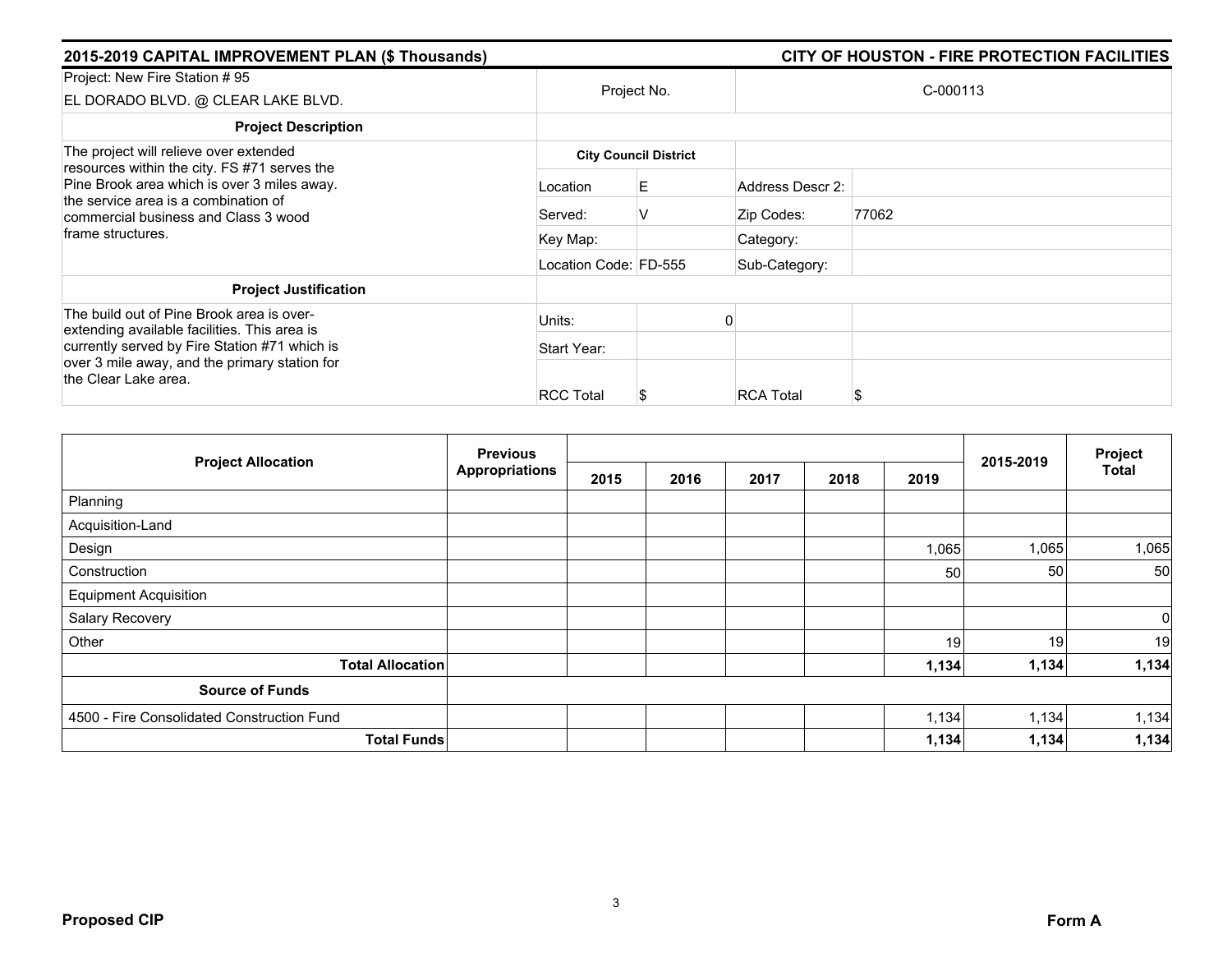| 2015-2019 CAPITAL IMPROVEMENT PLAN (\$ Thousands)                                                                                                   |                       | CITY OF HOUSTON - FIRE PROTECTION FACILITIES |                        |  |  |  |  |  |
|-----------------------------------------------------------------------------------------------------------------------------------------------------|-----------------------|----------------------------------------------|------------------------|--|--|--|--|--|
| Project: Fuel Tank Replacement & Remediation<br><b>CITY-WIDE FACILITIES</b>                                                                         |                       | Project No.                                  | C-000170               |  |  |  |  |  |
| <b>Project Description</b>                                                                                                                          |                       |                                              |                        |  |  |  |  |  |
| Environmental Remediation - Compliance - Fuel Tank Replacement                                                                                      |                       | <b>City Council District</b>                 |                        |  |  |  |  |  |
|                                                                                                                                                     | Location              | V                                            | Address Descr 2:       |  |  |  |  |  |
|                                                                                                                                                     | Served:               | V                                            | Zip Codes:             |  |  |  |  |  |
|                                                                                                                                                     | Key Map:              |                                              | Category:              |  |  |  |  |  |
|                                                                                                                                                     | Location Code: FD-545 |                                              | Sub-Category:          |  |  |  |  |  |
| <b>Project Justification</b>                                                                                                                        |                       |                                              |                        |  |  |  |  |  |
| Provide Environmental Consulting, Remediation Services, and Fuel<br>Tank Replacement for TDSHS and TCEQ Regulations for Environmental<br>Compliance | Units:                |                                              |                        |  |  |  |  |  |
|                                                                                                                                                     | Start Year:           | 2007                                         |                        |  |  |  |  |  |
|                                                                                                                                                     | <b>RCC Total</b>      | S                                            | \$<br><b>RCA Total</b> |  |  |  |  |  |

|                                            | <b>Previous</b>       |       |      |      |      | Project |           |              |
|--------------------------------------------|-----------------------|-------|------|------|------|---------|-----------|--------------|
| <b>Project Allocation</b>                  | <b>Appropriations</b> | 2015  | 2016 | 2017 | 2018 | 2019    | 2015-2019 | <b>Total</b> |
| Planning                                   |                       | 1,750 | 700  | 350  | 700  |         | 3,500     | 3,500        |
| Acquisition-Land                           |                       |       |      |      |      |         |           |              |
| Design                                     |                       |       |      |      |      |         |           |              |
| Construction                               | 4,364                 |       |      |      |      |         |           | 4,364        |
| <b>Equipment Acquisition</b>               |                       |       |      |      |      |         |           |              |
| Salary Recovery                            |                       | 87    | 35   | 17   | 35   |         | 174       | 174          |
| Other                                      |                       |       |      |      |      |         |           |              |
| <b>Total Allocation</b>                    | 4,364                 | 1,837 | 735  | 367  | 735  |         | 3,674     | 8,038        |
| <b>Source of Funds</b>                     |                       |       |      |      |      |         |           |              |
| 4500 - Fire Consolidated Construction Fund | 4,364                 | 1,837 | 735  | 367  | 735  |         | 3,674     | 8,038        |
| <b>Total Funds</b>                         | 4,364                 | 1,837 | 735  | 367  | 735  |         | 3,674     | 8,038        |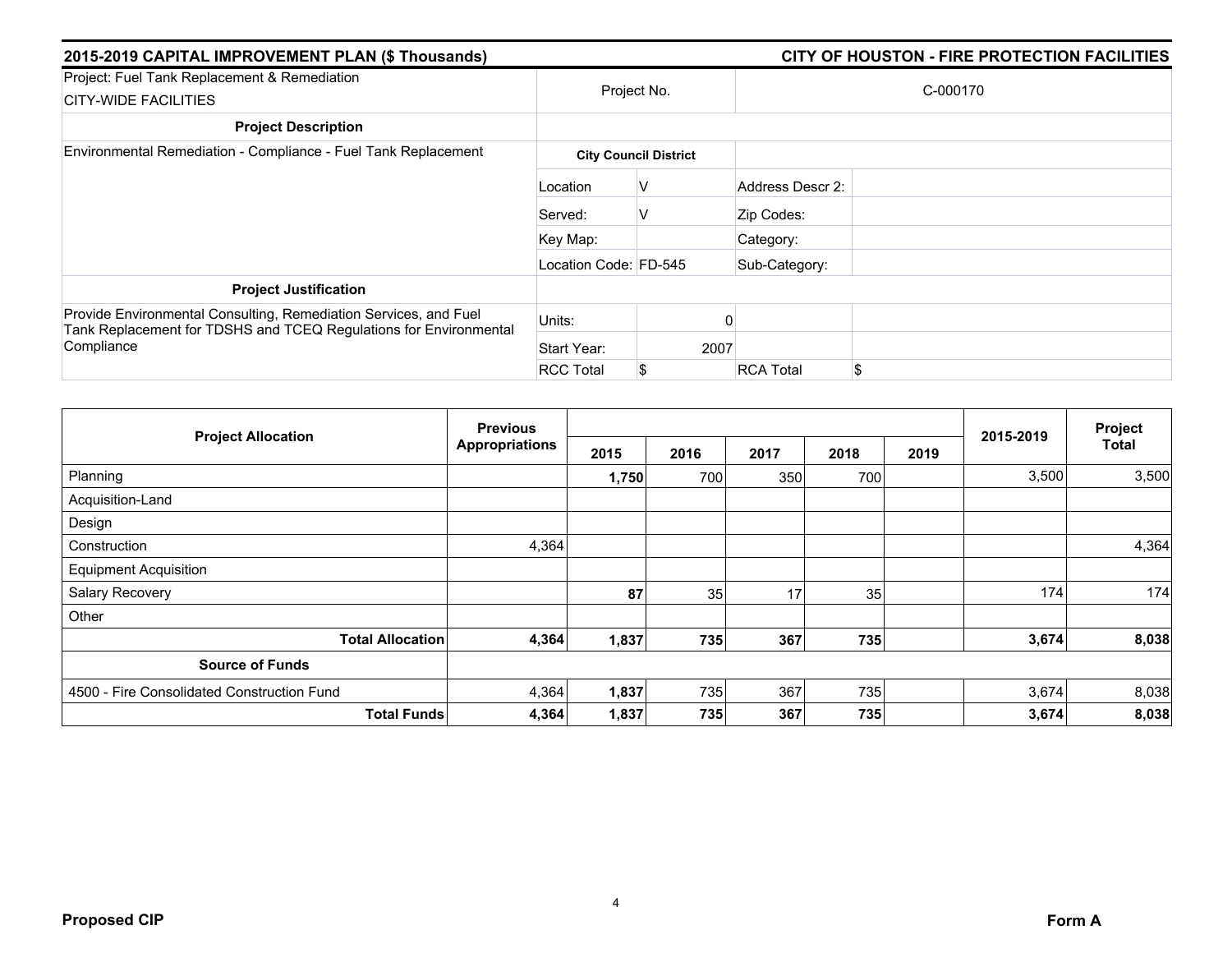| 2015-2019 CAPITAL IMPROVEMENT PLAN (\$ Thousands)                                                                                                                                                                                                                             |                       |                              | CITY OF HOUSTON - FIRE PROTECTION FACILITIES |          |  |  |  |
|-------------------------------------------------------------------------------------------------------------------------------------------------------------------------------------------------------------------------------------------------------------------------------|-----------------------|------------------------------|----------------------------------------------|----------|--|--|--|
| Project: Fire Station 22 Parking Lot Expansion<br>7825 HARRISBURG BLVD.                                                                                                                                                                                                       | Project No.           |                              |                                              | C-000174 |  |  |  |
| <b>Project Description</b>                                                                                                                                                                                                                                                    |                       |                              |                                              |          |  |  |  |
| The project would create additional parking space, equipment storage<br>area, and designated area for real time disaster preparedness                                                                                                                                         |                       | <b>City Council District</b> |                                              |          |  |  |  |
| training evolutions.                                                                                                                                                                                                                                                          | Location              |                              | Address Descr 2:                             |          |  |  |  |
|                                                                                                                                                                                                                                                                               | Served:               |                              | Zip Codes:                                   | 77012    |  |  |  |
|                                                                                                                                                                                                                                                                               | Key Map:              |                              | Category:                                    |          |  |  |  |
|                                                                                                                                                                                                                                                                               | Location Code: FD-522 |                              | Sub-Category:                                |          |  |  |  |
| <b>Project Justification</b>                                                                                                                                                                                                                                                  |                       |                              |                                              |          |  |  |  |
| The Houston Fire Dept. assigns its Hazardous Material Response Units<br>at Fire Station #22. The station has limited parking area to store<br>decontamination equipment, mass causality equipment (MCI), and<br>hazardous material detection equipment and cleaning supplies. | Units:                |                              |                                              |          |  |  |  |
|                                                                                                                                                                                                                                                                               | Start Year:           | 2009                         |                                              |          |  |  |  |
|                                                                                                                                                                                                                                                                               | <b>RCC Total</b>      |                              | <b>RCA Total</b>                             | \$       |  |  |  |

| <b>Project Allocation</b>                  | <b>Previous</b>       |      |              |      | Project |      |           |              |
|--------------------------------------------|-----------------------|------|--------------|------|---------|------|-----------|--------------|
|                                            | <b>Appropriations</b> | 2015 | 2016         | 2017 | 2018    | 2019 | 2015-2019 | <b>Total</b> |
| Planning                                   |                       |      |              |      |         |      |           |              |
| Acquisition-Land                           | 96                    |      |              |      |         |      |           | 96           |
| Design                                     |                       |      | 18           |      |         |      | 18        | 18           |
| Construction                               |                       |      |              | 324  |         |      | 324       | 324          |
| <b>Equipment Acquisition</b>               |                       |      |              |      |         |      |           |              |
| Salary Recovery                            |                       |      |              |      |         |      |           |              |
| Other                                      |                       |      | $\mathbf{0}$ | 4    |         |      | 4         | 4            |
| <b>Total Allocation</b>                    | 96                    |      | 19           | 327  |         |      | 346       | 441          |
| <b>Source of Funds</b>                     |                       |      |              |      |         |      |           |              |
| 4500 - Fire Consolidated Construction Fund | 96                    |      | 19           | 327  |         |      | 346       | 441          |
| <b>Total Funds</b>                         | 96                    |      | 19           | 327  |         |      | 346       | 441          |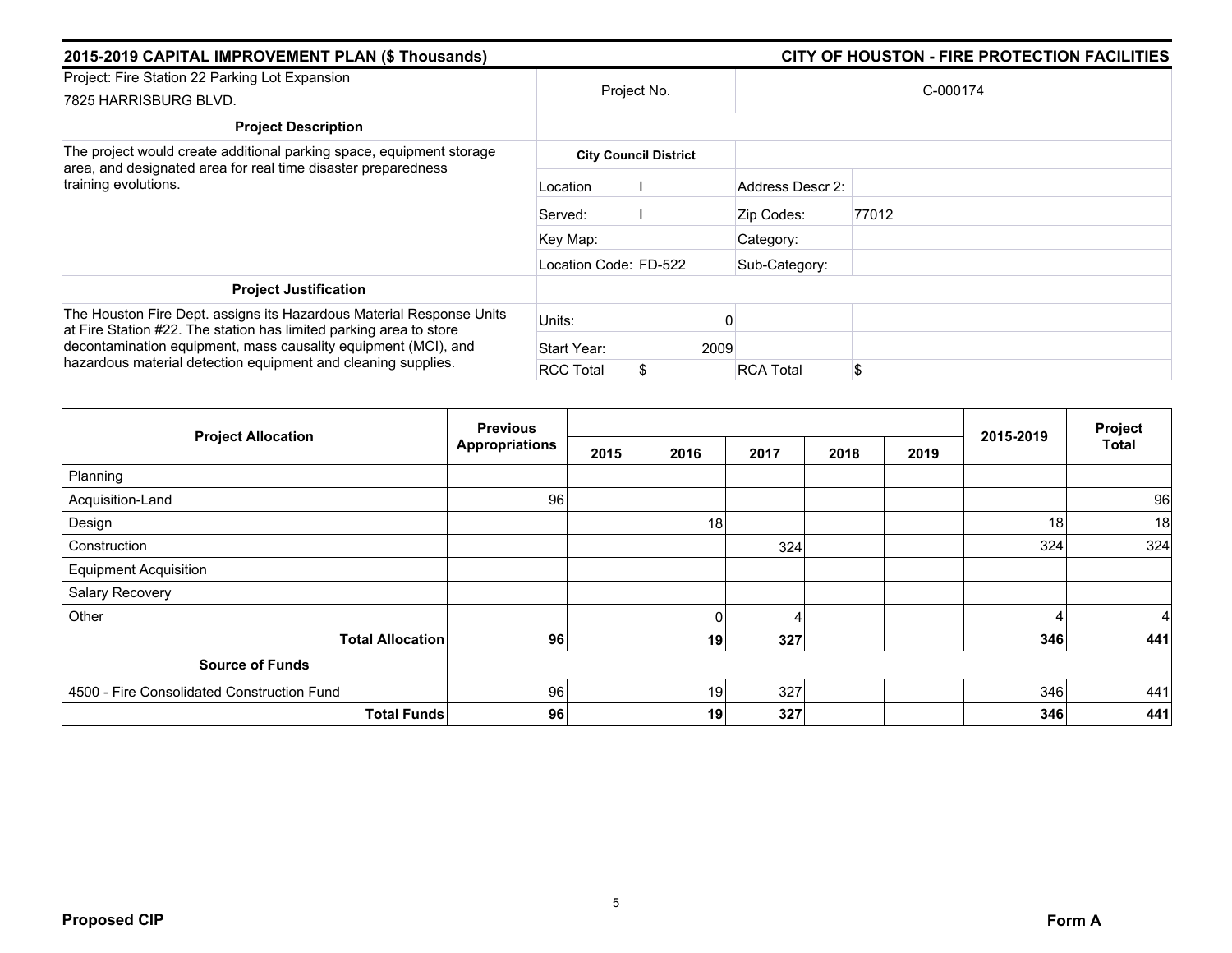| 2015-2019 CAPITAL IMPROVEMENT PLAN (\$ Thousands)                                                                                                                                                                                 | CITY OF HOUSTON - FIRE PROTECTION FACILITIES |                              |                  |          |  |
|-----------------------------------------------------------------------------------------------------------------------------------------------------------------------------------------------------------------------------------|----------------------------------------------|------------------------------|------------------|----------|--|
| Project: Fire Station 67 Expansion<br>1616 W. LITTLE YORK RD                                                                                                                                                                      | Project No.                                  |                              |                  | C-000180 |  |
| <b>Project Description</b>                                                                                                                                                                                                        |                                              |                              |                  |          |  |
| The project would create an additional apparatus bay, with extended                                                                                                                                                               |                                              | <b>City Council District</b> |                  |          |  |
| living and parking area. Also, the renovation would address the<br>facility assessment priority 1 & 2 issues during the course of the<br>project.                                                                                 | Location                                     | B                            | Address Descr 2: |          |  |
|                                                                                                                                                                                                                                   | Served:                                      | B                            | Zip Codes:       | 77091    |  |
|                                                                                                                                                                                                                                   | Key Map:                                     |                              | Category:        |          |  |
|                                                                                                                                                                                                                                   | Location Code: FD-567                        |                              | Sub-Category:    |          |  |
| <b>Project Justification</b>                                                                                                                                                                                                      |                                              |                              |                  |          |  |
| Fire Station #67 serves the Acres Home Community which is<br>continuously growing in population and emergency call volume. Acres<br>Home is ranked in the top 5 emergency service call volume areas<br>for the Houston Fire Dept. | Units:                                       |                              |                  |          |  |
|                                                                                                                                                                                                                                   | Start Year:                                  | 2010                         |                  |          |  |
|                                                                                                                                                                                                                                   | <b>RCC Total</b>                             |                              | <b>RCA Total</b> | \$       |  |

| <b>Project Allocation</b>                  | <b>Previous</b>       |       |      |      | Project |      |           |              |
|--------------------------------------------|-----------------------|-------|------|------|---------|------|-----------|--------------|
|                                            | <b>Appropriations</b> | 2015  | 2016 | 2017 | 2018    | 2019 | 2015-2019 | <b>Total</b> |
| Planning                                   |                       |       |      |      |         |      |           |              |
| Acquisition-Land                           | 37                    |       |      |      |         |      |           | 37           |
| Design                                     | 476                   |       |      |      |         |      |           | 476          |
| Construction                               |                       | 4,299 |      |      |         |      | 4,299     | 4,299        |
| <b>Equipment Acquisition</b>               |                       |       |      |      |         |      |           |              |
| Salary Recovery                            |                       | 55    | 28   |      |         |      | 83        | 83           |
| Other                                      |                       | 67    |      |      |         |      | 67        | 67           |
| <b>Total Allocation</b>                    | 513                   | 4,421 | 28   |      |         |      | 4,449     | 4,962        |
| <b>Source of Funds</b>                     |                       |       |      |      |         |      |           |              |
| 4500 - Fire Consolidated Construction Fund | 476                   | 4,421 | 28   |      |         |      | 4,449     | 4,925        |
| <b>Total Funds</b>                         | 513                   | 4,421 | 28   |      |         |      | 4,449     | 4,962        |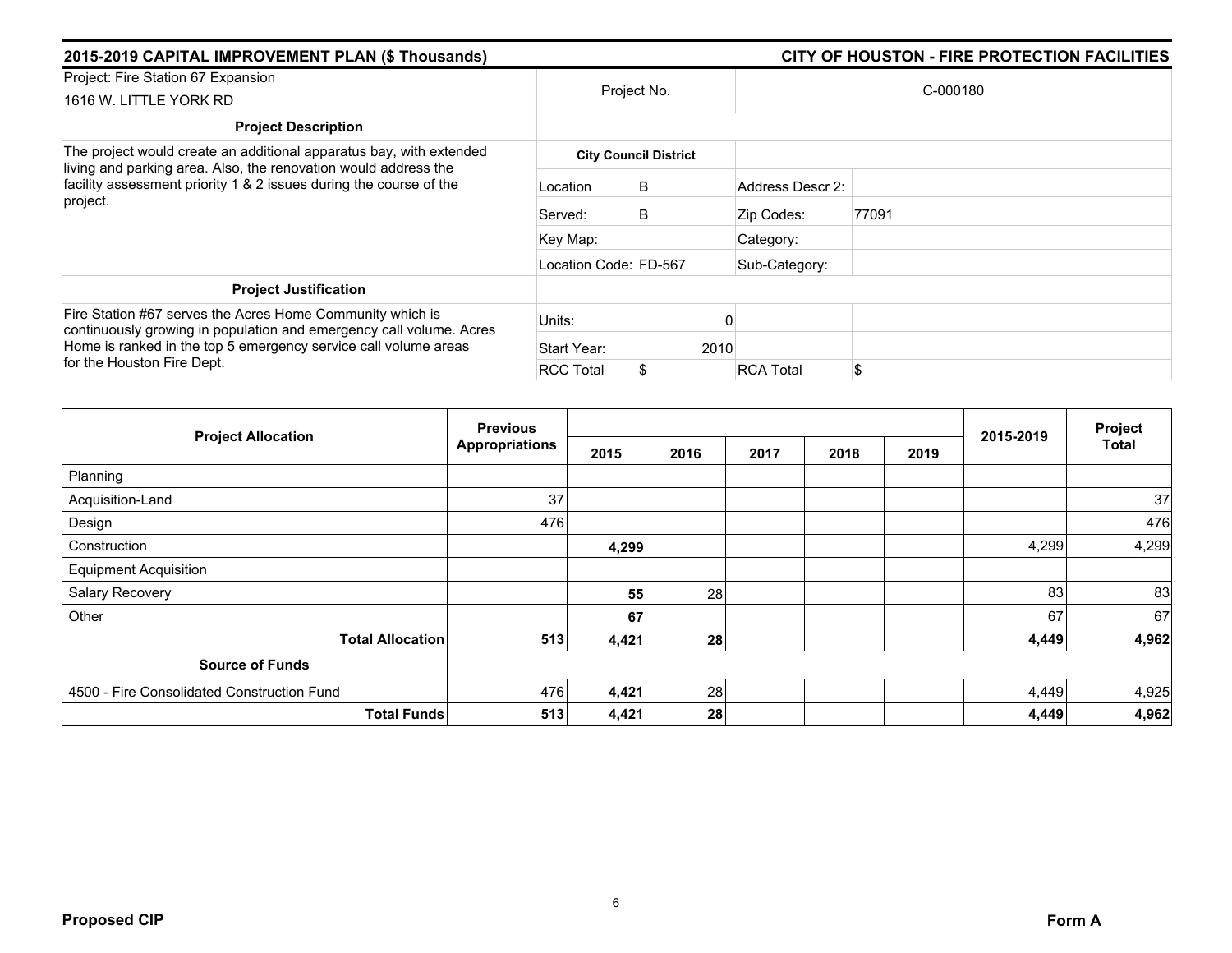| 2015-2019 CAPITAL IMPROVEMENT PLAN (\$ Thousands)                                                                                                                                                                              |                       | CITY OF HOUSTON - FIRE PROTECTION FACILITIES |                  |          |  |  |
|--------------------------------------------------------------------------------------------------------------------------------------------------------------------------------------------------------------------------------|-----------------------|----------------------------------------------|------------------|----------|--|--|
| Project: Fire Station 40 Expansion<br>5830 OLD SPANISH TRAIL                                                                                                                                                                   |                       | Project No.                                  |                  | C-000181 |  |  |
| <b>Project Description</b>                                                                                                                                                                                                     |                       |                                              |                  |          |  |  |
| The project would create an additional apparatus bay, with extended                                                                                                                                                            |                       | <b>City Council District</b>                 |                  |          |  |  |
| living and parking area. Also, the renovation would address the<br>Comprehensive Facility Assessment priority 1 & 2 issues during the<br>course of the project                                                                 | Location              |                                              | Address Descr 2: |          |  |  |
|                                                                                                                                                                                                                                | Served:               |                                              | Zip Codes:       | 77023    |  |  |
|                                                                                                                                                                                                                                | Key Map:              |                                              | Category:        |          |  |  |
|                                                                                                                                                                                                                                | Location Code: FD-540 |                                              | Sub-Category:    |          |  |  |
| <b>Project Justification</b>                                                                                                                                                                                                   |                       |                                              |                  |          |  |  |
| Fire Station #40 serves the Lawndale community which is<br>continuously growing in population and emergency service call<br>volume. Fire Station #40 is amongst the busiest stations in the<br>City of Houston southeast side. | Units:                |                                              |                  |          |  |  |
|                                                                                                                                                                                                                                | Start Year:           | 2010                                         |                  |          |  |  |
|                                                                                                                                                                                                                                | <b>RCC Total</b>      |                                              | <b>RCA Total</b> | \$       |  |  |

| <b>Project Allocation</b>                  | <b>Previous</b>       |      |       |      | Project |      |           |              |
|--------------------------------------------|-----------------------|------|-------|------|---------|------|-----------|--------------|
|                                            | <b>Appropriations</b> | 2015 | 2016  | 2017 | 2018    | 2019 | 2015-2019 | <b>Total</b> |
| Planning                                   |                       |      |       |      |         |      |           |              |
| Acquisition-Land                           | 115                   |      |       |      |         |      |           | 115          |
| Design                                     |                       | 596  |       |      |         |      | 596       | 596          |
| Construction                               |                       | 50   | 5,335 |      |         |      | 5,385     | 5,385        |
| <b>Equipment Acquisition</b>               |                       |      |       |      |         |      |           |              |
| Salary Recovery                            |                       |      |       |      |         |      |           | $\mathbf 0$  |
| Other                                      |                       | 10   | 82    |      |         |      | 92        | 92           |
| <b>Total Allocation</b>                    | 115                   | 656  | 5,417 |      |         |      | 6,073     | 6,188        |
| <b>Source of Funds</b>                     |                       |      |       |      |         |      |           |              |
| 4500 - Fire Consolidated Construction Fund |                       | 656  | 5,417 |      |         |      | 6,073     | 6,073        |
| <b>Total Funds</b>                         | 115                   | 656  | 5,417 |      |         |      | 6,073     | 6,188        |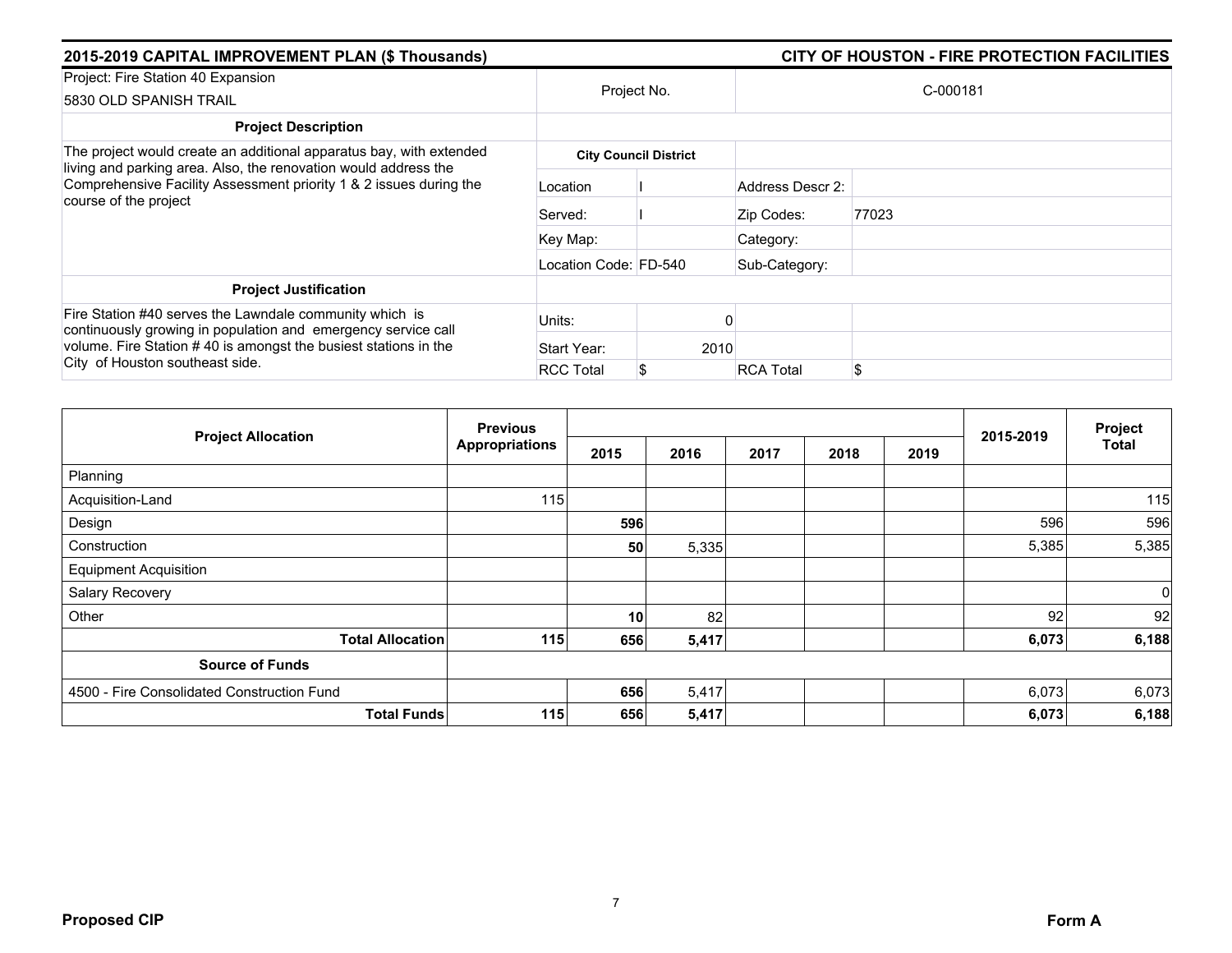| 2015-2019 CAPITAL IMPROVEMENT PLAN (\$ Thousands)                                                                                | CITY OF HOUSTON - FIRE PROTECTION FACILITIES |                              |                  |          |  |  |  |  |
|----------------------------------------------------------------------------------------------------------------------------------|----------------------------------------------|------------------------------|------------------|----------|--|--|--|--|
| Project: Environmental Remediation                                                                                               |                                              | Project No.                  |                  | C-000185 |  |  |  |  |
| <b>Project Description</b>                                                                                                       |                                              |                              |                  |          |  |  |  |  |
| To cover various environmental items such as<br>environmental assessments and                                                    |                                              | <b>City Council District</b> |                  |          |  |  |  |  |
| management of environmental emergencies.                                                                                         | Location                                     | W                            | Address Descr 2: |          |  |  |  |  |
|                                                                                                                                  | Served:                                      | W                            | Zip Codes:       |          |  |  |  |  |
|                                                                                                                                  | Key Map:                                     |                              | Category:        |          |  |  |  |  |
|                                                                                                                                  | Location Code: UA-00                         |                              | Sub-Category:    |          |  |  |  |  |
| <b>Project Justification</b>                                                                                                     |                                              |                              |                  |          |  |  |  |  |
| Needed to provide response to public health<br>and safety concerns and meet Texas Natural<br>Conservation Commission guidelines. | Units:                                       |                              |                  |          |  |  |  |  |
|                                                                                                                                  | Start Year:                                  | 2011                         |                  |          |  |  |  |  |
|                                                                                                                                  | <b>RCC Total</b>                             |                              | <b>RCA Total</b> | \$       |  |  |  |  |

|                                            | <b>Previous</b>       |      |      |      |      | Project |           |              |
|--------------------------------------------|-----------------------|------|------|------|------|---------|-----------|--------------|
| <b>Project Allocation</b>                  | <b>Appropriations</b> | 2015 | 2016 | 2017 | 2018 | 2019    | 2015-2019 | <b>Total</b> |
| Planning                                   |                       |      |      |      |      |         |           |              |
| Acquisition-Land                           |                       |      |      |      |      |         |           |              |
| Design                                     |                       |      |      |      |      |         |           |              |
| Construction                               | 187                   | 239  | 344  | 83   | 122  | 100     | 888       | 1,075        |
| <b>Equipment Acquisition</b>               |                       |      |      |      |      |         |           |              |
| Salary Recovery                            |                       |      |      |      |      |         |           |              |
| Other                                      |                       |      |      |      |      |         |           |              |
| <b>Total Allocation</b>                    | 187                   | 239  | 344  | 83   | 122  | 100     | 888       | 1,075        |
| <b>Source of Funds</b>                     |                       |      |      |      |      |         |           |              |
| 4500 - Fire Consolidated Construction Fund | 187                   | 239  | 344  | 83   | 122  | 100     | 888       | 1,075        |
| <b>Total Funds</b>                         | 187                   | 239  | 344  | 83   | 122  | 100     | 888       | 1,075        |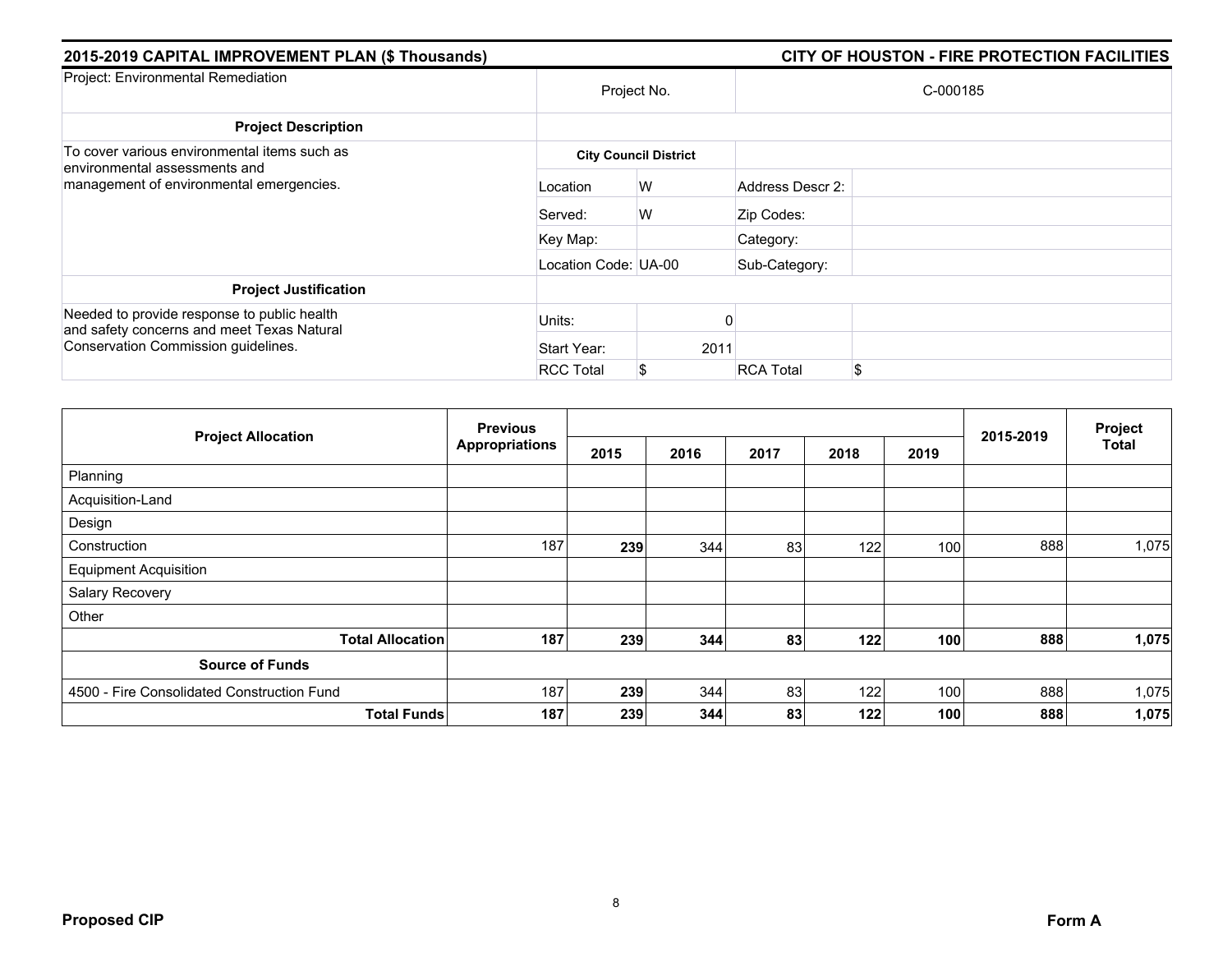| 2015-2019 CAPITAL IMPROVEMENT PLAN (\$ Thousands)                                                                                                                                                                                             | CITY OF HOUSTON - FIRE PROTECTION FACILITIES |                              |                  |          |  |
|-----------------------------------------------------------------------------------------------------------------------------------------------------------------------------------------------------------------------------------------------|----------------------------------------------|------------------------------|------------------|----------|--|
| Project: Extensive Renovation of Fire Station 32<br>8614 TIDWELL                                                                                                                                                                              |                                              | Project No.                  |                  | C-000188 |  |
| <b>Project Description</b>                                                                                                                                                                                                                    |                                              |                              |                  |          |  |
| All interior is demolished and re-designed for better use of space.                                                                                                                                                                           |                                              | <b>City Council District</b> |                  |          |  |
| All new walls, electrical, plumbing, mechanical, flooring, ceilings,<br>millwork, appliances, furniture, carbon monoxide exhaust system,<br>overhead doors with operators, security systems, IT / radio<br>communication system are replaced. | Location                                     | B                            | Address Descr 2: |          |  |
|                                                                                                                                                                                                                                               | Served:                                      | B                            | Zip Codes:       | 77028    |  |
|                                                                                                                                                                                                                                               | Key Map:                                     |                              | Category:        |          |  |
|                                                                                                                                                                                                                                               | Location Code: FD-532                        |                              | Sub-Category:    |          |  |
| <b>Project Justification</b>                                                                                                                                                                                                                  |                                              |                              |                  |          |  |
| The City of Houston initiated a facility condition assessment of all<br>City owned buildings, including the Fire Department facilities.<br>The results of the assessment identified numerous deficiencies that<br>require attention.          | Units:                                       |                              |                  |          |  |
|                                                                                                                                                                                                                                               | Start Year:                                  |                              |                  |          |  |
|                                                                                                                                                                                                                                               | <b>RCC Total</b>                             |                              | <b>RCA Total</b> | \$       |  |

| <b>Project Allocation</b>                  | <b>Previous</b>       |      |                 |      | Project |      |           |              |
|--------------------------------------------|-----------------------|------|-----------------|------|---------|------|-----------|--------------|
|                                            | <b>Appropriations</b> | 2015 | 2016            | 2017 | 2018    | 2019 | 2015-2019 | <b>Total</b> |
| Planning                                   |                       |      | 10 <sup>1</sup> |      |         |      | 10        | 10           |
| Acquisition-Land                           |                       |      |                 |      |         |      |           |              |
| Design                                     |                       |      | 40              |      |         |      | 40        | 40           |
| Construction                               |                       |      | 530             |      |         |      | 530       | 530          |
| <b>Equipment Acquisition</b>               |                       |      | 125             |      |         |      | 125       | 125          |
| Salary Recovery                            |                       |      | 450             |      |         |      | 450       | 450          |
| Other                                      |                       |      |                 |      |         |      |           | $\mathbf 0$  |
| <b>Total Allocation</b>                    |                       |      | 1,155           |      |         |      | 1,155     | 1,155        |
| <b>Source of Funds</b>                     |                       |      |                 |      |         |      |           |              |
| 4500 - Fire Consolidated Construction Fund |                       |      | 1,155           |      |         |      | 1,155     | 1,155        |
| <b>Total Funds</b>                         |                       |      | 1,155           |      |         |      | 1,155     | 1,155        |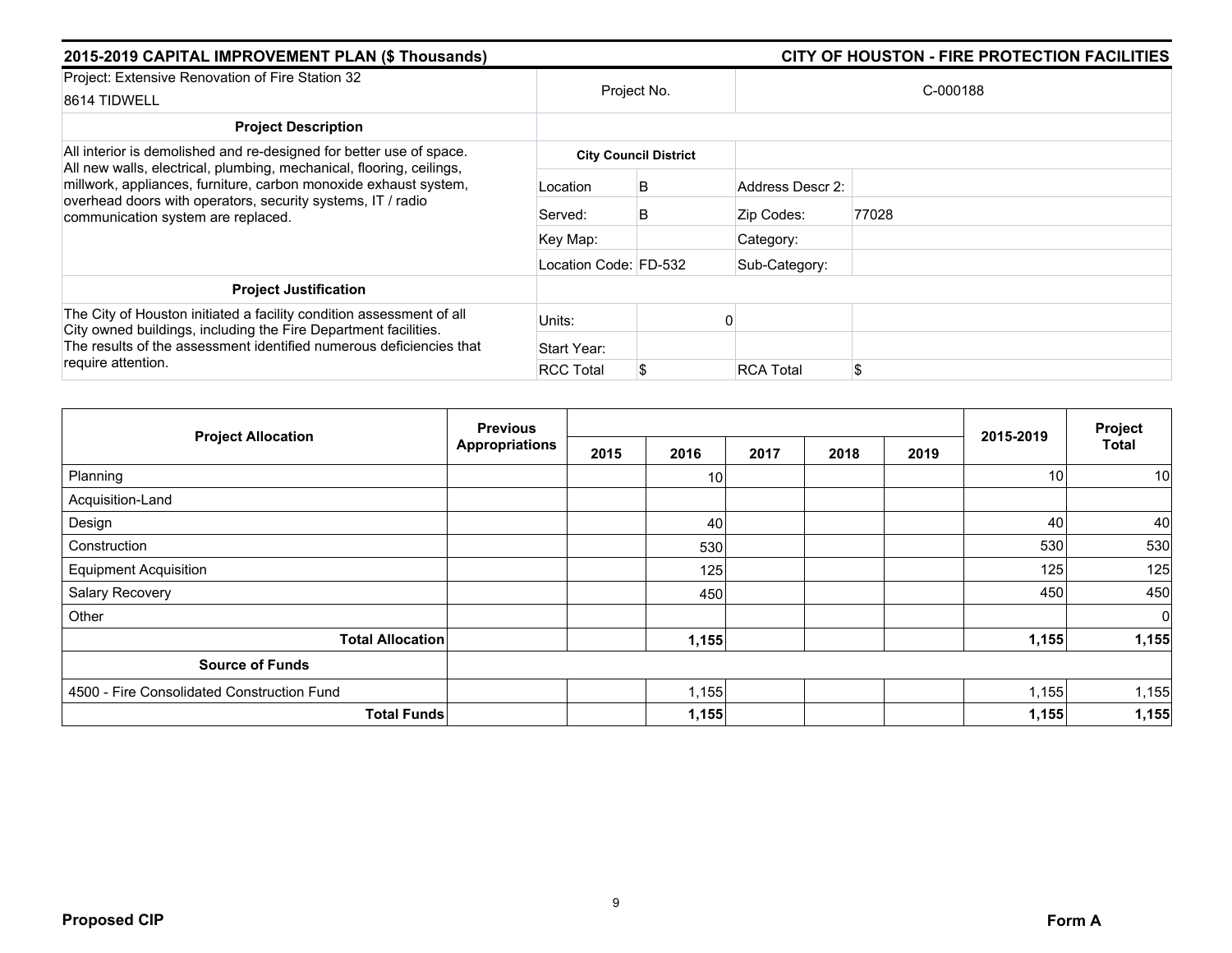| 2015-2019 CAPITAL IMPROVEMENT PLAN (\$ Thousands)                                                                                                                                                              |                       | CITY OF HOUSTON - FIRE PROTECTION FACILITIES |                  |          |  |  |  |  |  |
|----------------------------------------------------------------------------------------------------------------------------------------------------------------------------------------------------------------|-----------------------|----------------------------------------------|------------------|----------|--|--|--|--|--|
| Project: Renovation of Fire Station 68<br>8602 BISSONNETT                                                                                                                                                      |                       | Project No.                                  |                  | C-000190 |  |  |  |  |  |
| <b>Project Description</b>                                                                                                                                                                                     |                       |                                              |                  |          |  |  |  |  |  |
| All interior is demolished and re-designed for better use of space.<br>All new walls, electrical, plumbing, mechanical, flooring, ceilings,                                                                    |                       | <b>City Council District</b>                 |                  |          |  |  |  |  |  |
| millwork, appliances, furniture, carbon monoxide exhaust system,<br>overhead doors with operators, security systems, IT / radio<br>communication system are replaced.                                          | Location              |                                              | Address Descr 2: |          |  |  |  |  |  |
|                                                                                                                                                                                                                | Served:               |                                              | Zip Codes:       | 77074    |  |  |  |  |  |
|                                                                                                                                                                                                                | Key Map:              |                                              | Category:        |          |  |  |  |  |  |
|                                                                                                                                                                                                                | Location Code: FD-568 |                                              | Sub-Category:    |          |  |  |  |  |  |
| <b>Project Justification</b>                                                                                                                                                                                   |                       |                                              |                  |          |  |  |  |  |  |
| The City of Houston initiated a facility condition assessment of all<br>City owned buildings, including the Fire Department facilities.<br>The results of the assessment identified numerous deficiencies that | Units:                |                                              |                  |          |  |  |  |  |  |
|                                                                                                                                                                                                                | Start Year:           |                                              |                  |          |  |  |  |  |  |
| require attention.                                                                                                                                                                                             | <b>RCC Total</b>      |                                              | <b>RCA Total</b> | \$       |  |  |  |  |  |

| <b>Project Allocation</b>                  | <b>Previous</b>       |       |      |      |      |      | Project   |              |
|--------------------------------------------|-----------------------|-------|------|------|------|------|-----------|--------------|
|                                            | <b>Appropriations</b> | 2015  | 2016 | 2017 | 2018 | 2019 | 2015-2019 | <b>Total</b> |
| Planning                                   |                       | 10    |      |      |      |      | 10        | 10           |
| Acquisition-Land                           |                       |       |      |      |      |      |           |              |
| Design                                     |                       | 40    |      |      |      |      | 40        | 40           |
| Construction                               |                       | 530   |      |      |      |      | 530       | 530          |
| <b>Equipment Acquisition</b>               |                       | 125   |      |      |      |      | 125       | 125          |
| Salary Recovery                            |                       | 450   |      |      |      |      | 450       | 450          |
| Other                                      |                       |       |      |      |      |      |           |              |
| <b>Total Allocation</b>                    |                       | 1,155 |      |      |      |      | 1,155     | 1,155        |
| <b>Source of Funds</b>                     |                       |       |      |      |      |      |           |              |
| 4500 - Fire Consolidated Construction Fund |                       | 1,155 |      |      |      |      | 1,155     | 1,155        |
| <b>Total Funds</b>                         |                       | 1,155 |      |      |      |      | 1,155     | 1,155        |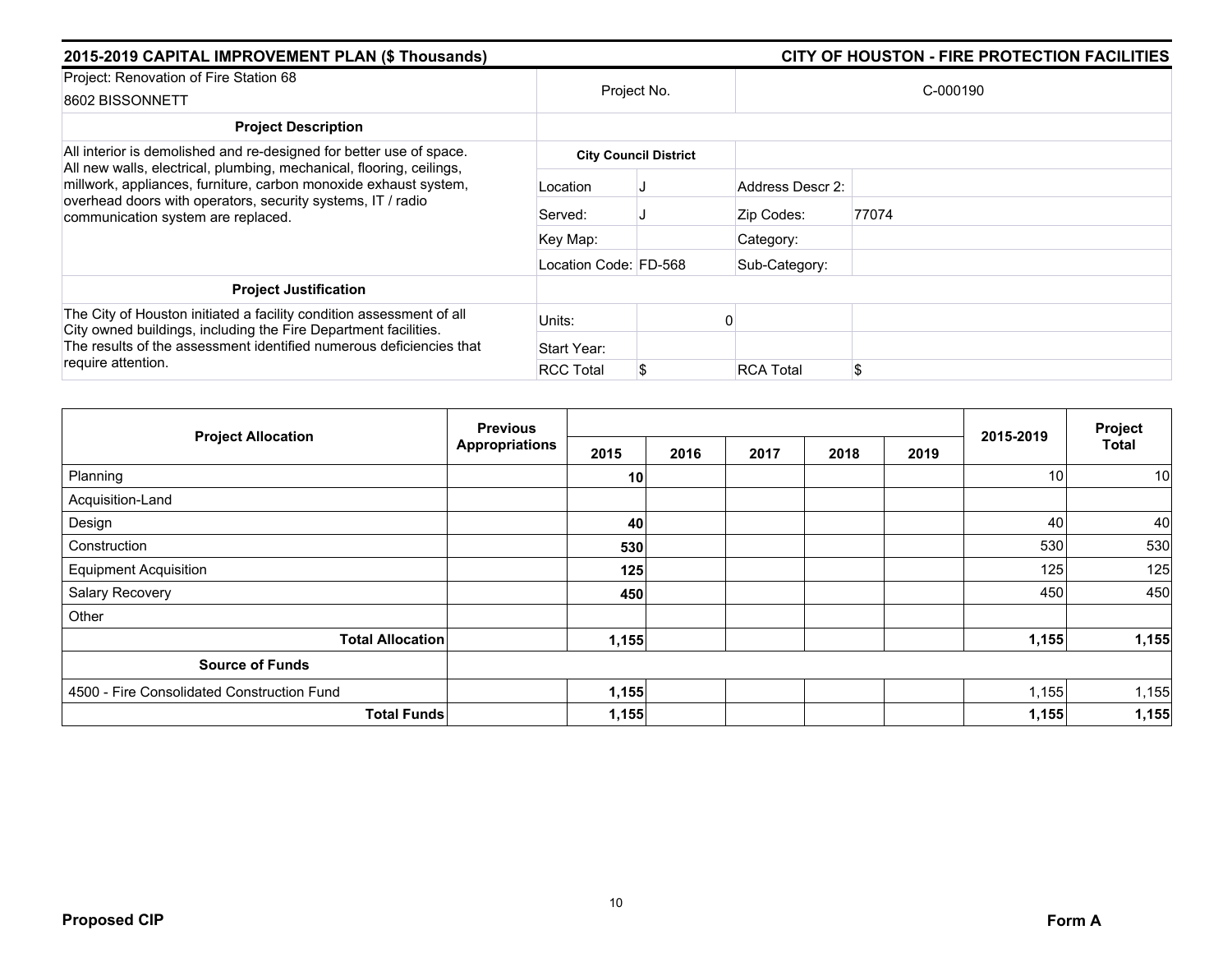| 2015-2019 CAPITAL IMPROVEMENT PLAN (\$ Thousands)                                                                                                                                                                                            | CITY OF HOUSTON - FIRE PROTECTION FACILITIES |                              |                  |          |  |
|----------------------------------------------------------------------------------------------------------------------------------------------------------------------------------------------------------------------------------------------|----------------------------------------------|------------------------------|------------------|----------|--|
| Project: Extensive Renovation of Fire Station 69<br>1102 W. BELT SOUTH                                                                                                                                                                       |                                              | Project No.                  |                  | C-000191 |  |
| <b>Project Description</b>                                                                                                                                                                                                                   |                                              |                              |                  |          |  |
| All interior is demolished and re-designed for better use of space.                                                                                                                                                                          |                                              | <b>City Council District</b> |                  |          |  |
| All new walls, electrical, plumbing, mechanical, flooring, ceilings,<br>millwork, appliances, furniture, carbon monoxide exhaust system,<br>overhead doors with operators, security systems, IT / radio<br>communication system are replaced | Location                                     | G                            | Address Descr 2: |          |  |
|                                                                                                                                                                                                                                              | Served:                                      | V                            | Zip Codes:       | 77042    |  |
|                                                                                                                                                                                                                                              | Key Map:                                     |                              | Category:        |          |  |
|                                                                                                                                                                                                                                              | Location Code: UA-00                         |                              | Sub-Category:    |          |  |
| <b>Project Justification</b>                                                                                                                                                                                                                 |                                              |                              |                  |          |  |
| The City of Houston initiated a facility condition assessment of all<br>City owned buildings, including the Fire Department facilities.<br>The results of the assessment identified numerous deficiencies that<br>require attention.         | Units:                                       |                              |                  |          |  |
|                                                                                                                                                                                                                                              | Start Year:                                  |                              |                  |          |  |
|                                                                                                                                                                                                                                              | <b>RCC Total</b>                             |                              | <b>RCA Total</b> | \$       |  |

| <b>Project Allocation</b>                  | <b>Previous</b>       |      |                 |      | Project |      |           |              |
|--------------------------------------------|-----------------------|------|-----------------|------|---------|------|-----------|--------------|
|                                            | <b>Appropriations</b> | 2015 | 2016            | 2017 | 2018    | 2019 | 2015-2019 | <b>Total</b> |
| Planning                                   |                       |      | 10 <sup>1</sup> |      |         |      | 10        | 10           |
| Acquisition-Land                           |                       |      |                 |      |         |      |           |              |
| Design                                     |                       |      | 40              |      |         |      | 40        | 40           |
| Construction                               |                       |      | 530             |      |         |      | 530       | 530          |
| <b>Equipment Acquisition</b>               |                       |      | 125             |      |         |      | 125       | 125          |
| Salary Recovery                            |                       |      | 450             |      |         |      | 450       | 450          |
| Other                                      |                       |      |                 |      |         |      |           |              |
| <b>Total Allocation</b>                    |                       |      | 1,155           |      |         |      | 1,155     | 1,155        |
| <b>Source of Funds</b>                     |                       |      |                 |      |         |      |           |              |
| 4500 - Fire Consolidated Construction Fund |                       |      | 1,155           |      |         |      | 1,155     | 1,155        |
| <b>Total Funds</b>                         |                       |      | 1,155           |      |         |      | 1,155     | 1,155        |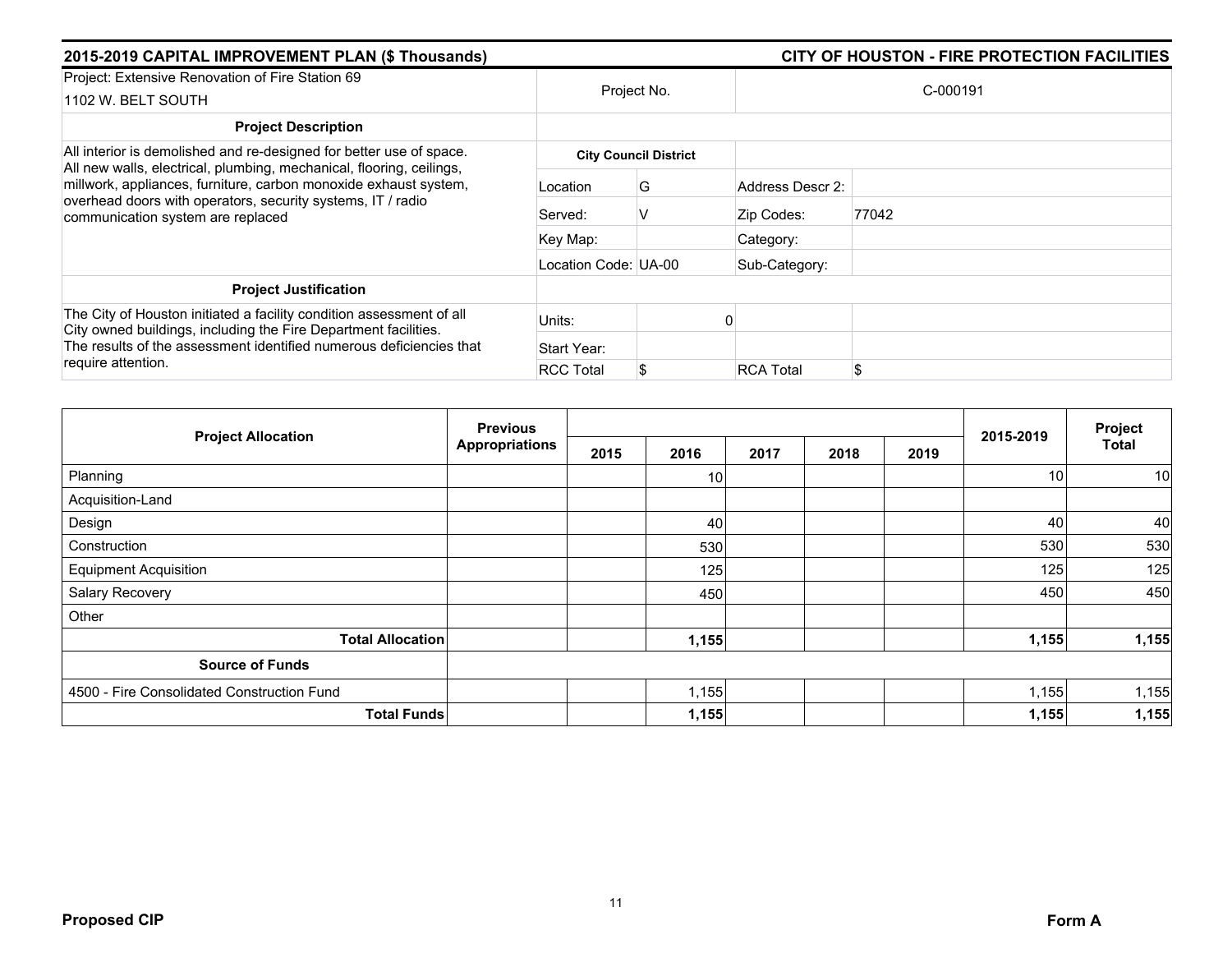| 2015-2019 CAPITAL IMPROVEMENT PLAN (\$ Thousands)                                                                                                                                                                                                                |                      | CITY OF HOUSTON - FIRE PROTECTION FACILITIES |                        |  |  |  |  |  |
|------------------------------------------------------------------------------------------------------------------------------------------------------------------------------------------------------------------------------------------------------------------|----------------------|----------------------------------------------|------------------------|--|--|--|--|--|
| Project: Facility Assessment Items - Priority 1&2<br><b>CITY-WIDE FACILITIES</b>                                                                                                                                                                                 |                      | Project No.                                  | C-000193               |  |  |  |  |  |
| <b>Project Description</b>                                                                                                                                                                                                                                       |                      |                                              |                        |  |  |  |  |  |
| The work includes items that correct safety hazards, stop                                                                                                                                                                                                        |                      | <b>City Council District</b>                 |                        |  |  |  |  |  |
| accelerated deterioration, return a facility to operation and<br>items that may cause intermittent operations or rapid deterioration.                                                                                                                            | Location             | v                                            | Address Descr 2:       |  |  |  |  |  |
|                                                                                                                                                                                                                                                                  | Served:              | V                                            | Zip Codes:             |  |  |  |  |  |
|                                                                                                                                                                                                                                                                  | Key Map:             |                                              | Category:              |  |  |  |  |  |
|                                                                                                                                                                                                                                                                  | Location Code: UA-00 |                                              | Sub-Category:          |  |  |  |  |  |
| <b>Project Justification</b>                                                                                                                                                                                                                                     |                      |                                              |                        |  |  |  |  |  |
| A Facility Condition Assessment (FCA) in FY 13 identified items that<br>need immediate attention. Items identified as Priority 1 and 2<br>are defined as currently critical or potentially critical.<br>Potentially critical items may become critical by FY 14. | Units:               |                                              |                        |  |  |  |  |  |
|                                                                                                                                                                                                                                                                  | Start Year:          | 2014                                         |                        |  |  |  |  |  |
|                                                                                                                                                                                                                                                                  | <b>RCC Total</b>     |                                              | \$<br><b>RCA Total</b> |  |  |  |  |  |

|                                            | <b>Previous</b>       |       |       |      |      | Project |           |              |
|--------------------------------------------|-----------------------|-------|-------|------|------|---------|-----------|--------------|
| <b>Project Allocation</b>                  | <b>Appropriations</b> | 2015  | 2016  | 2017 | 2018 | 2019    | 2015-2019 | <b>Total</b> |
| Planning                                   |                       |       |       |      |      |         |           |              |
| Acquisition-Land                           |                       |       |       |      |      |         |           |              |
| Design                                     |                       | 150   |       |      |      |         | 150       | 150          |
| Construction                               | 1,081                 | 2,271 | 2,421 |      |      |         | 4,691     | 5,772        |
| <b>Equipment Acquisition</b>               |                       |       |       |      |      |         |           |              |
| Salary Recovery                            |                       | 169   | 169   |      |      |         | 339       | 339          |
| Other                                      |                       |       |       |      |      |         |           |              |
| <b>Total Allocation</b>                    | 1,081                 | 2,590 | 2,590 |      |      |         | 5,180     | 6,261        |
| <b>Source of Funds</b>                     |                       |       |       |      |      |         |           |              |
| 4500 - Fire Consolidated Construction Fund | 1,081                 | 2,590 | 2,590 |      |      |         | 5,180     | 6,261        |
| <b>Total Funds</b>                         | 1,081                 | 2,590 | 2,590 |      |      |         | 5,180     | 6,261        |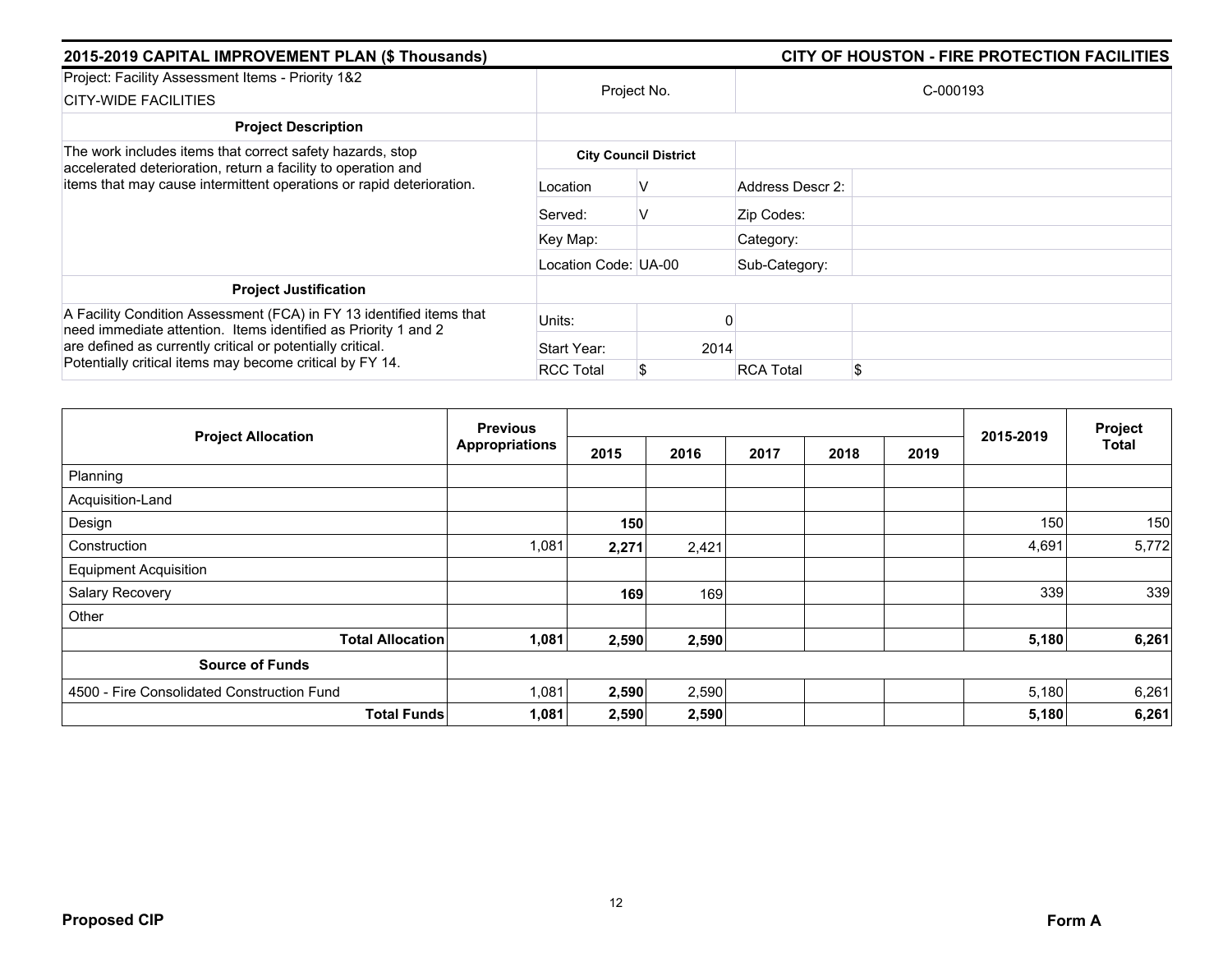| 2015-2019 CAPITAL IMPROVEMENT PLAN (\$ Thousands)                             |                      |                              |                  | CITY OF HOUSTON - FIRE PROTECTION FACILITIES |
|-------------------------------------------------------------------------------|----------------------|------------------------------|------------------|----------------------------------------------|
| Project: Minor Projects and Renovations                                       |                      | Project No.                  |                  | C-000194                                     |
| <b>Project Description</b>                                                    |                      |                              |                  |                                              |
| Will enable minor renovations and finishincomplete contracted                 |                      | <b>City Council District</b> |                  |                                              |
| projects.                                                                     | Location             | W                            | Address Descr 2: |                                              |
|                                                                               | Served:              | W                            | Zip Codes:       |                                              |
|                                                                               | Key Map:             |                              | Category:        |                                              |
|                                                                               | Location Code: UA-00 |                              | Sub-Category:    |                                              |
| <b>Project Justification</b>                                                  |                      |                              |                  |                                              |
| Provides construction funding for minor projects and facility<br>maintenance. | Units:               |                              |                  |                                              |
|                                                                               | Start Year:          |                              |                  |                                              |
|                                                                               | <b>RCC Total</b>     | \$                           | <b>RCA Total</b> | \$                                           |

| <b>Project Allocation</b>                  | <b>Previous</b>       |      |       |      |      | Project |           |              |
|--------------------------------------------|-----------------------|------|-------|------|------|---------|-----------|--------------|
|                                            | <b>Appropriations</b> | 2015 | 2016  | 2017 | 2018 | 2019    | 2015-2019 | <b>Total</b> |
| Planning                                   |                       |      |       |      |      |         |           |              |
| Acquisition-Land                           |                       |      |       |      |      |         |           |              |
| Design                                     |                       |      |       |      |      |         |           |              |
| Construction                               |                       | 821  | 1,000 | 279  | 283  | 382     | 2,765     | 2,765        |
| <b>Equipment Acquisition</b>               |                       |      |       |      |      |         |           |              |
| Salary Recovery                            |                       |      |       |      |      |         |           |              |
| Other                                      |                       |      |       |      |      |         |           |              |
| <b>Total Allocation</b>                    |                       | 821  | 1,000 | 279  | 283  | 382     | 2,765     | 2,765        |
| <b>Source of Funds</b>                     |                       |      |       |      |      |         |           |              |
| 4500 - Fire Consolidated Construction Fund |                       | 821  | 1,000 | 279  | 283  | 382     | 2,765     | 2,765        |
| <b>Total Funds</b>                         |                       | 821  | 1,000 | 279  | 283  | 382     | 2,765     | 2,765        |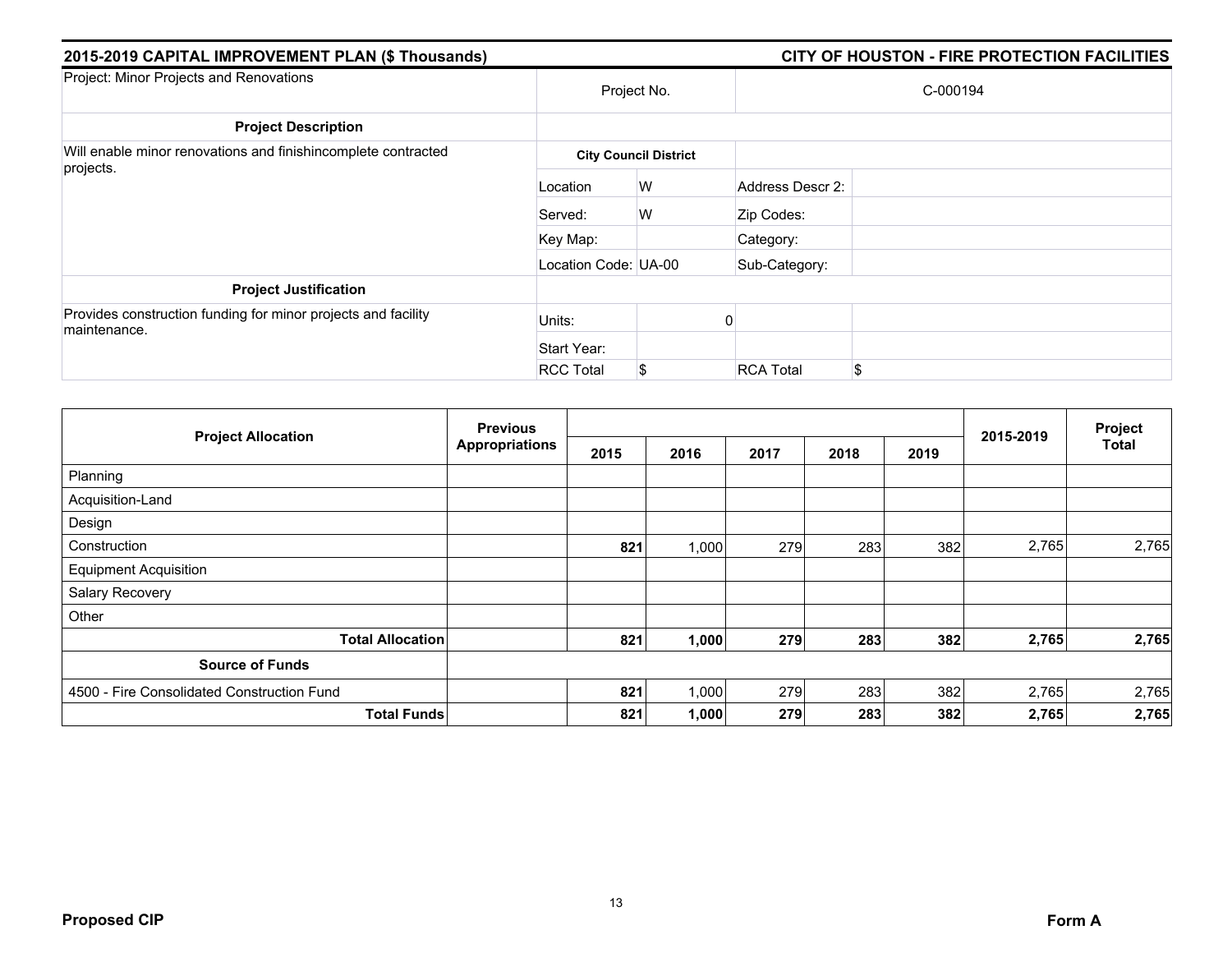| 2015-2019 CAPITAL IMPROVEMENT PLAN (\$ Thousands)                                                                                                                                                                                            |                       |                              |                  | CITY OF HOUSTON - FIRE PROTECTION FACILITIES |
|----------------------------------------------------------------------------------------------------------------------------------------------------------------------------------------------------------------------------------------------|-----------------------|------------------------------|------------------|----------------------------------------------|
| Project: Renovation of Fire Station 31<br>222 W. CROSSTIMBERS                                                                                                                                                                                |                       | Project No.                  |                  | C-000195                                     |
| <b>Project Description</b>                                                                                                                                                                                                                   |                       |                              |                  |                                              |
| All interior is demolished and re-designed for better use of space.                                                                                                                                                                          |                       | <b>City Council District</b> |                  |                                              |
| All new walls, electrical, plumbing, mechanical, flooring, ceilings,<br>millwork, appliances, furniture, carbon monoxide exhaust system,<br>overhead doors with operators, security systems, IT / radio<br>communication system are replaced | Location              | H                            | Address Descr 2: |                                              |
|                                                                                                                                                                                                                                              | Served:               | v                            | Zip Codes:       | 77018                                        |
|                                                                                                                                                                                                                                              | Key Map:              |                              | Category:        |                                              |
|                                                                                                                                                                                                                                              | Location Code: FD-531 |                              | Sub-Category:    |                                              |
| <b>Project Justification</b>                                                                                                                                                                                                                 |                       |                              |                  |                                              |
| The City of Houston initiated a facility condition assessment of all<br>City owned buildings, including the Fire Department facilities.<br>The results of the assessment identified numerous deficiencies that                               | Units:                |                              |                  |                                              |
|                                                                                                                                                                                                                                              | Start Year:           |                              |                  |                                              |
| require attention                                                                                                                                                                                                                            | <b>RCC Total</b>      |                              | <b>RCA Total</b> | \$                                           |

|                                            | <b>Previous</b>       |      |      |                 | Project |      |                 |              |
|--------------------------------------------|-----------------------|------|------|-----------------|---------|------|-----------------|--------------|
| <b>Project Allocation</b>                  | <b>Appropriations</b> | 2015 | 2016 | 2017            | 2018    | 2019 | 2015-2019       | <b>Total</b> |
| Planning                                   |                       |      |      | 10 <sup>1</sup> |         |      | 10 <sup>1</sup> | 10           |
| Acquisition-Land                           |                       |      |      |                 |         |      |                 |              |
| Design                                     |                       |      |      | 40              |         |      | 40              | 40           |
| Construction                               |                       |      |      | 530             |         |      | 530             | 530          |
| <b>Equipment Acquisition</b>               |                       |      |      | 125             |         |      | 125             | 125          |
| Salary Recovery                            |                       |      |      | 450             |         |      | 450             | 450          |
| Other                                      |                       |      |      |                 |         |      |                 |              |
| <b>Total Allocation</b>                    |                       |      |      | 1,155           |         |      | 1,155           | 1,155        |
| <b>Source of Funds</b>                     |                       |      |      |                 |         |      |                 |              |
| 4500 - Fire Consolidated Construction Fund |                       |      |      | 1,155           |         |      | 1,155           | 1,155        |
| <b>Future Bond Elction</b>                 |                       |      |      |                 |         |      |                 | $\mathbf 0$  |
| <b>Total Funds</b>                         |                       |      |      | 1,155           |         |      | 1,155           | 1,155        |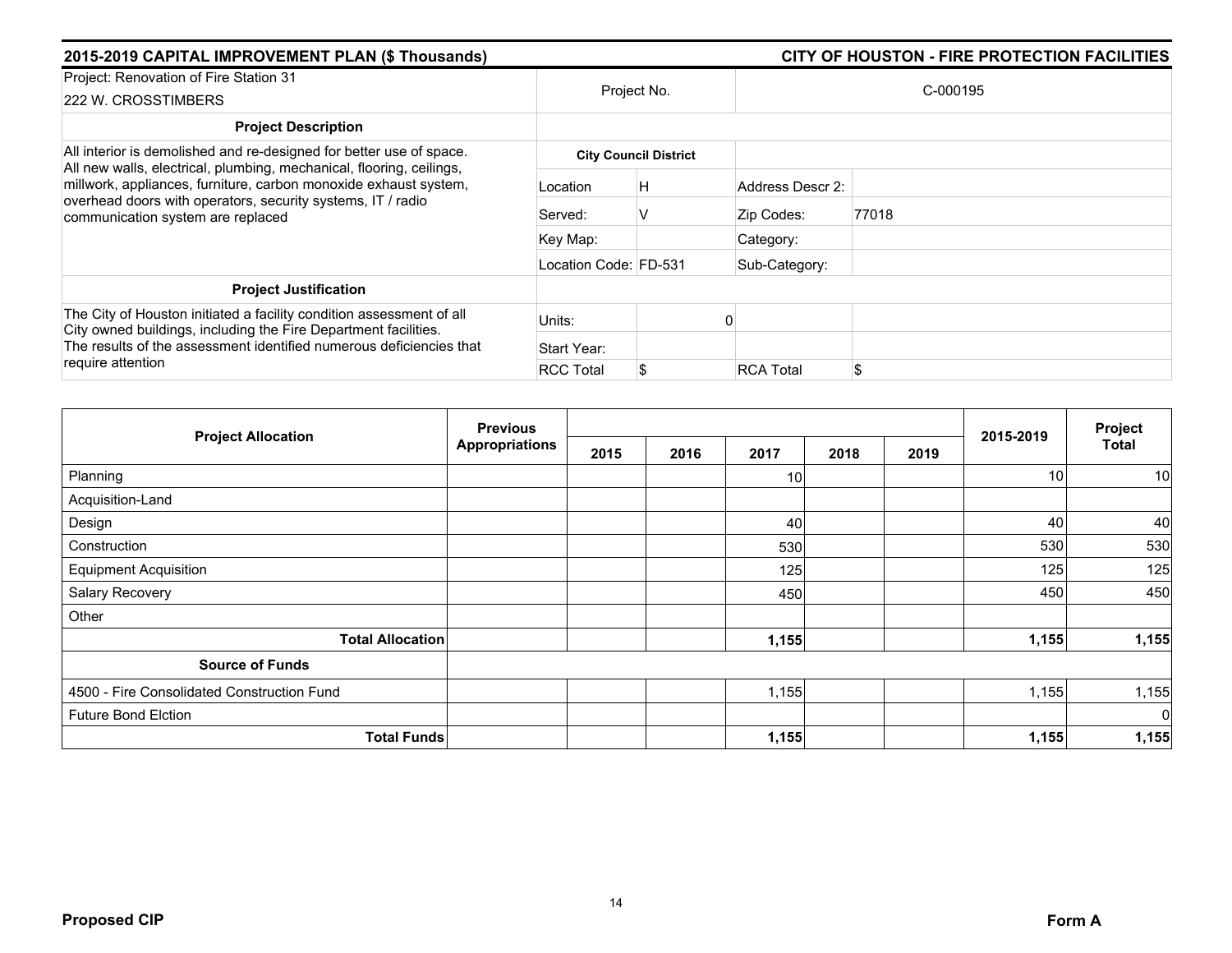| CITY OF HOUSTON - FIRE PROTECTION FACILITIES |
|----------------------------------------------|
|                                              |
|                                              |
|                                              |
|                                              |
|                                              |
|                                              |
|                                              |
|                                              |
|                                              |
|                                              |
|                                              |
|                                              |

| <b>Project Allocation</b>                  | <b>Previous</b>       |      |      | 2015-2019 | Project |                 |       |             |
|--------------------------------------------|-----------------------|------|------|-----------|---------|-----------------|-------|-------------|
|                                            | <b>Appropriations</b> | 2015 | 2016 | 2017      | 2018    | 2019            |       | Total       |
| Planning                                   |                       |      |      |           |         | 10 <sub>1</sub> | 10    | 10          |
| Acquisition-Land                           |                       |      |      |           |         |                 |       |             |
| Design                                     |                       |      |      |           |         | 40              | 40    | 40          |
| Construction                               |                       |      |      |           |         | 530             | 530   | 530         |
| <b>Equipment Acquisition</b>               |                       |      |      |           |         | 125             | 125   | 125         |
| Salary Recovery                            |                       |      |      |           |         | 450             | 450   | 450         |
| Other                                      |                       |      |      |           |         |                 |       |             |
| <b>Total Allocation</b>                    |                       |      |      |           |         | 1,155           | 1,155 | 1,155       |
| <b>Source of Funds</b>                     |                       |      |      |           |         |                 |       |             |
| 4500 - Fire Consolidated Construction Fund |                       |      |      |           |         | 1,155           | 1,155 | 1,155       |
| <b>Future Bond Election</b>                |                       |      |      |           |         |                 |       | $\mathbf 0$ |
| <b>Total Funds</b>                         |                       |      |      |           |         | 1,155           | 1,155 | 1,155       |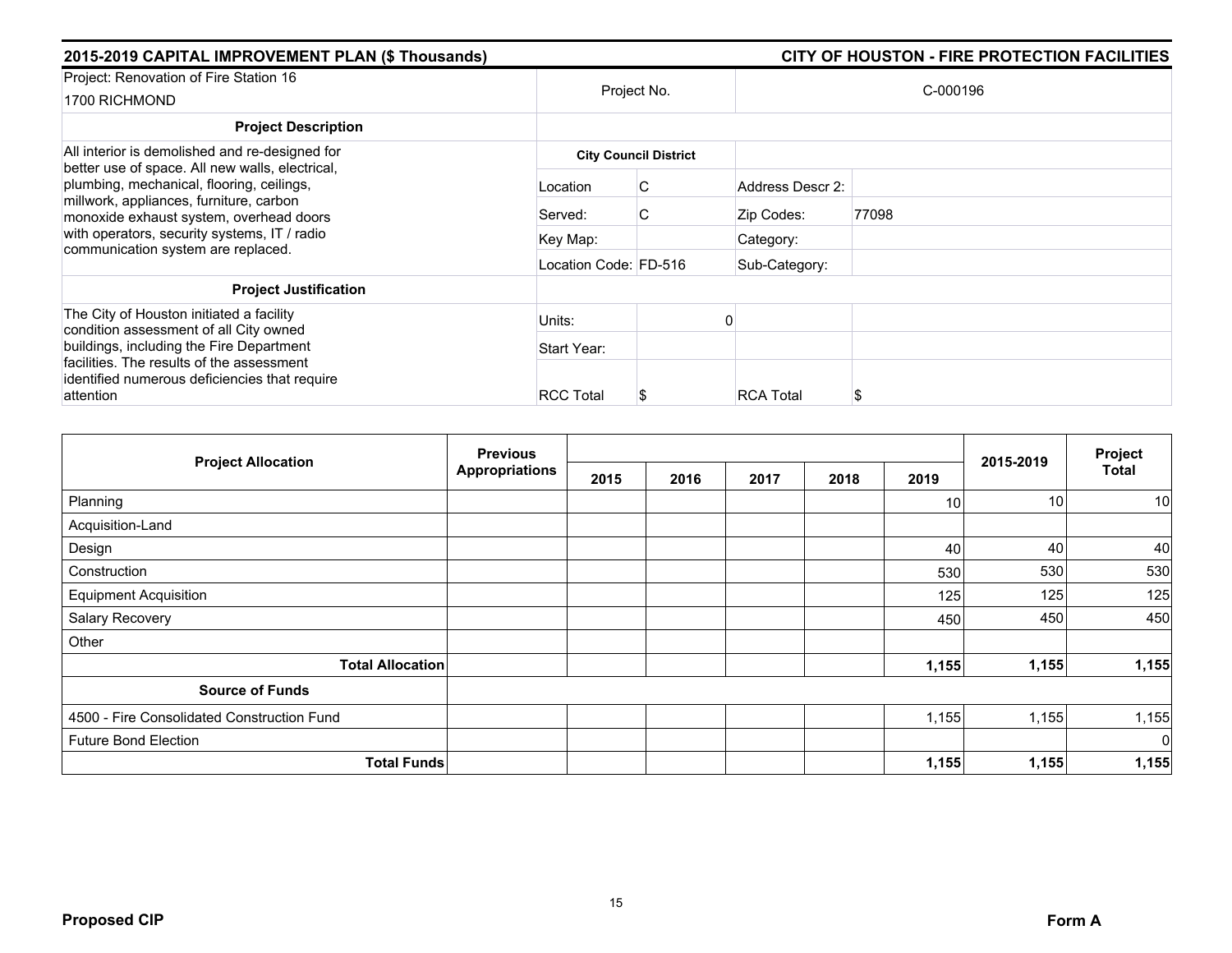| 2015-2019 CAPITAL IMPROVEMENT PLAN (\$ Thousands)                                                                                                                                                       |                      |                              |                  | CITY OF HOUSTON - FIRE PROTECTION FACILITIES |  |  |
|---------------------------------------------------------------------------------------------------------------------------------------------------------------------------------------------------------|----------------------|------------------------------|------------------|----------------------------------------------|--|--|
| Project: New Fire Station 97<br>MASON RD AND I-10                                                                                                                                                       | Project No.          |                              | C-000198         |                                              |  |  |
| <b>Project Description</b>                                                                                                                                                                              |                      |                              |                  |                                              |  |  |
| Creating a new (5) bay Fire Station wouldalleviate the extended<br>response time toMason Road. Also, with assigning an                                                                                  |                      | <b>City Council District</b> |                  |                                              |  |  |
| aerialapparatus to this station would assist themedical facilities<br>with their MedicalEmergencyEvacuation and high-rise plan. New<br>FireStation #97 could meet Fire and EMS needsfor this particular | Location             |                              | Address Descr 2: |                                              |  |  |
|                                                                                                                                                                                                         | Served:              | A,F                          | Zip Codes:       | 77449                                        |  |  |
| area.                                                                                                                                                                                                   | Key Map:             |                              | Category:        |                                              |  |  |
|                                                                                                                                                                                                         | Location Code: UA-00 |                              | Sub-Category:    |                                              |  |  |
| <b>Project Justification</b>                                                                                                                                                                            |                      |                              |                  |                                              |  |  |
| The City of Houston has incorporated territory as far west as I-10 W<br>@ Mason Rd. Fire Station #90 located at 16553 Park Rowhas responded                                                             | Units:               |                              |                  |                                              |  |  |
| far west as the 6700 S MasonRd, which is close to 10 miles away                                                                                                                                         | Start Year:          |                              |                  |                                              |  |  |
| causingextended response times. New developmentin the area<br>requires additional capacity for fireemergency response.                                                                                  | <b>RCC Total</b>     |                              | <b>RCA Total</b> |                                              |  |  |

|                                            | <b>Previous</b>       |      |      | 2015-2019 | Project |       |       |              |
|--------------------------------------------|-----------------------|------|------|-----------|---------|-------|-------|--------------|
| <b>Project Allocation</b>                  | <b>Appropriations</b> | 2015 | 2016 | 2017      | 2018    | 2019  |       | <b>Total</b> |
| Planning                                   |                       |      |      |           |         |       |       |              |
| Acquisition-Land                           |                       |      |      |           |         | 875   | 875   | 875          |
| Design                                     |                       |      |      |           |         | 1,065 | 1,065 | 1,065        |
| Construction                               |                       |      |      |           |         | 50    | 50    | 50           |
| <b>Equipment Acquisition</b>               |                       |      |      |           |         |       |       |              |
| Salary Recovery                            |                       |      |      |           |         |       |       | 0            |
| Other                                      |                       |      |      |           |         | 19    | 19    | 19           |
| <b>Total Allocation</b>                    |                       |      |      |           |         | 2,009 | 2,009 | 2,009        |
| <b>Source of Funds</b>                     |                       |      |      |           |         |       |       |              |
| 4500 - Fire Consolidated Construction Fund |                       |      |      |           |         | 2,009 | 2,009 | 2,009        |
| <b>Future Bond Election</b>                |                       |      |      |           |         |       |       | $\mathbf 0$  |
| <b>Total Funds</b>                         |                       |      |      |           |         | 2,009 | 2,009 | 2,009        |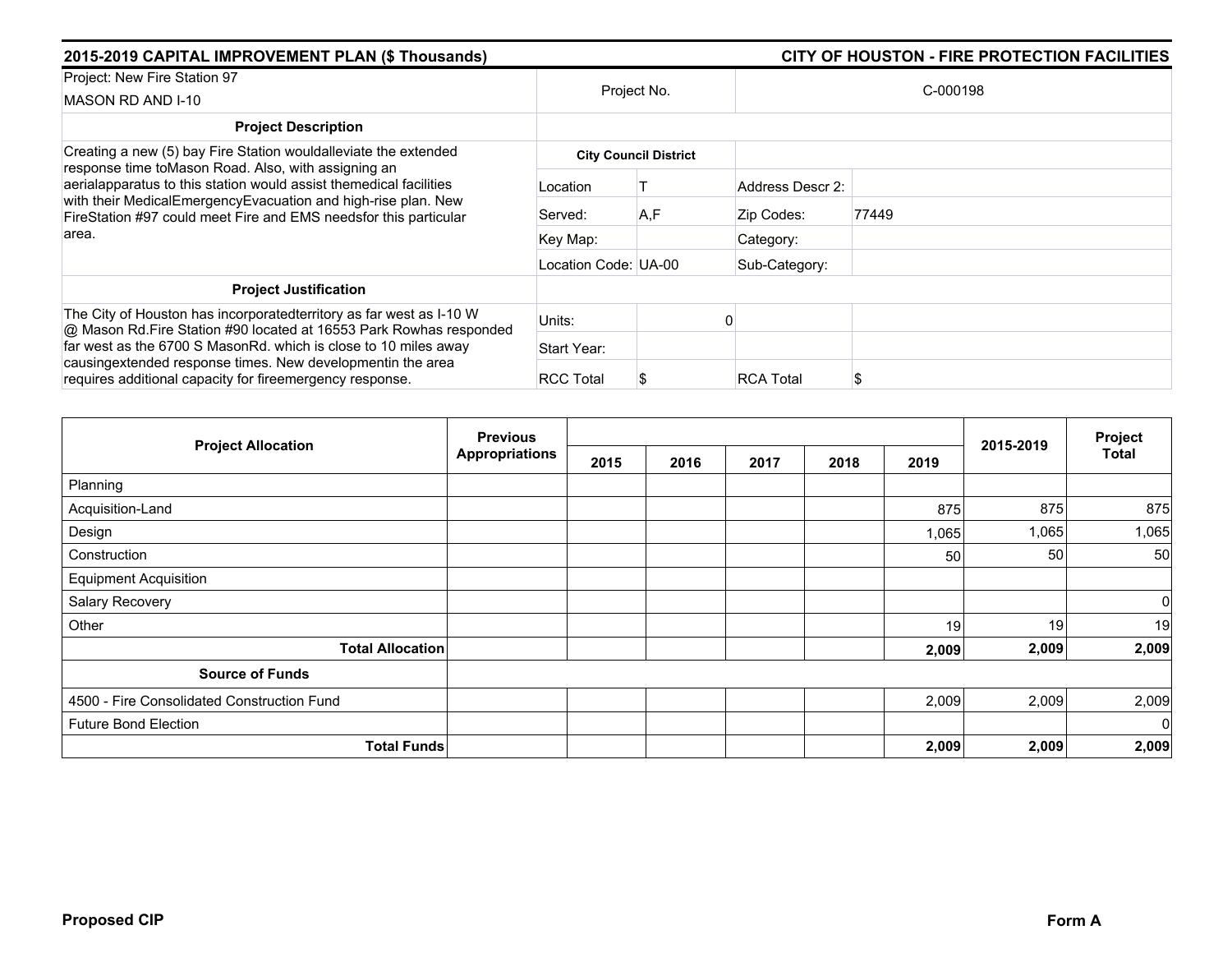| 2015-2019 CAPITAL IMPROVEMENT PLAN (\$ Thousands)                                                                                                                                                                                                                                                                                            |                              | CITY OF HOUSTON - FIRE PROTECTION FACILITIES |                  |          |  |  |  |  |
|----------------------------------------------------------------------------------------------------------------------------------------------------------------------------------------------------------------------------------------------------------------------------------------------------------------------------------------------|------------------------------|----------------------------------------------|------------------|----------|--|--|--|--|
| Project: Life Safety Equipment<br><b>1205 DART</b>                                                                                                                                                                                                                                                                                           |                              | Project No.                                  |                  | C-000199 |  |  |  |  |
| <b>Project Description</b>                                                                                                                                                                                                                                                                                                                   |                              |                                              |                  |          |  |  |  |  |
| There are approximately 4,000 bunker gear suits assigned in the<br>field. HFD replaces approximately 800 - 1000 suits of bunker gear<br>per year to maintain proper FF safety. The 45 minute cylinders are<br>generally used. The 60 minute cylinders are used in high rise<br>building situations but additional weight is a consideration. | <b>City Council District</b> |                                              |                  |          |  |  |  |  |
|                                                                                                                                                                                                                                                                                                                                              | Location                     | W                                            | Address Descr 2: |          |  |  |  |  |
|                                                                                                                                                                                                                                                                                                                                              | Served:                      | W                                            | Zip Codes:       | 77007    |  |  |  |  |
|                                                                                                                                                                                                                                                                                                                                              | Key Map:                     |                                              | Category:        |          |  |  |  |  |
|                                                                                                                                                                                                                                                                                                                                              | Location Code: FD-691        |                                              | Sub-Category:    |          |  |  |  |  |
| <b>Project Justification</b>                                                                                                                                                                                                                                                                                                                 |                              |                                              |                  |          |  |  |  |  |
| Bunker Gear must be retired after a 10 year life per the National<br>Fire Protection Agency (NFPA). The fabric used in bunker gear wears                                                                                                                                                                                                     | Units:                       |                                              |                  |          |  |  |  |  |
| down from heat, smoke and other fire hazards. The SCBA is a device                                                                                                                                                                                                                                                                           | Start Year:                  |                                              |                  |          |  |  |  |  |
| worn by firefighters to provide breathable air in an IDLH<br>(Immediately Dangerous to Life and Health) situation.                                                                                                                                                                                                                           | <b>RCC Total</b>             |                                              | <b>RCA Total</b> | S        |  |  |  |  |

| <b>Project Allocation</b>                      | <b>Previous</b>       |       |       |       | Project |       |           |              |
|------------------------------------------------|-----------------------|-------|-------|-------|---------|-------|-----------|--------------|
|                                                | <b>Appropriations</b> | 2015  | 2016  | 2017  | 2018    | 2019  | 2015-2019 | <b>Total</b> |
| Planning                                       |                       |       |       |       |         |       |           |              |
| Acquisition-Land                               |                       |       |       |       |         |       |           |              |
| Design                                         |                       |       |       |       |         |       |           |              |
| Construction                                   |                       |       |       |       |         |       |           |              |
| <b>Equipment Acquisition</b>                   |                       | 1,500 | 1,500 | 1,500 | 1,500   | 1,500 | 7,500     | 7,500        |
| Salary Recovery                                |                       |       |       |       |         |       |           |              |
| Other                                          |                       |       |       |       |         |       |           |              |
| <b>Total Allocation</b>                        |                       | 1,500 | 1,500 | 1,500 | 1,500   | 1,500 | 7,500     | 7,500        |
| <b>Source of Funds</b>                         |                       |       |       |       |         |       |           |              |
| 1800 - Equipment Acquisition Consolidated Fund |                       | 1,500 | 1,500 | 1,500 | 1,500   | 1,500 | 7,500     | 7,500        |
| <b>Total Funds</b>                             |                       | 1,500 | 1,500 | 1,500 | 1,500   | 1,500 | 7,500     | 7,500        |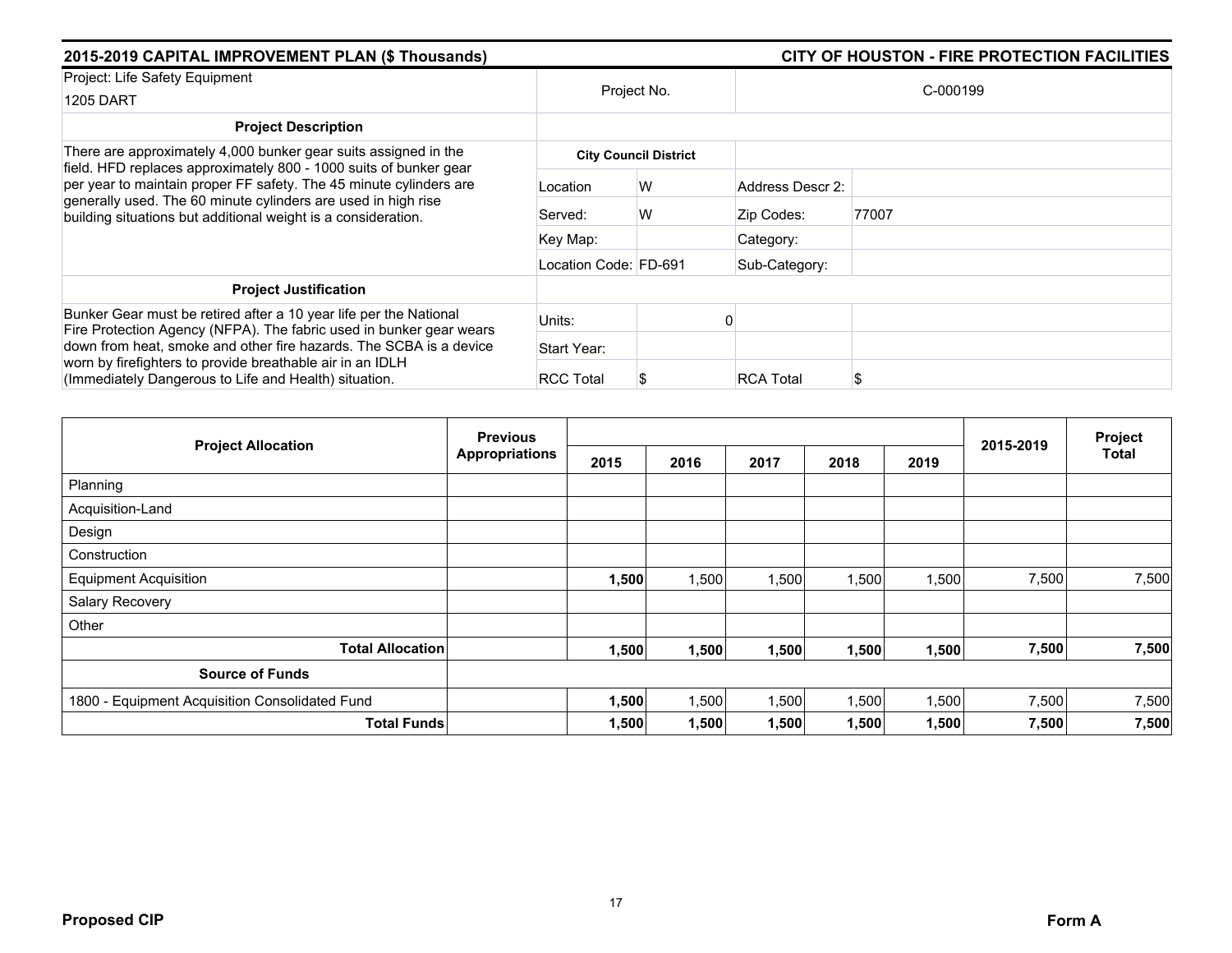| 2015-2019 CAPITAL IMPROVEMENT PLAN (\$ Thousands)                                                                                                                                                                                          |                       | CITY OF HOUSTON - FIRE PROTECTION FACILITIES |                  |          |  |  |
|--------------------------------------------------------------------------------------------------------------------------------------------------------------------------------------------------------------------------------------------|-----------------------|----------------------------------------------|------------------|----------|--|--|
| Project: Renovation Fire Station 64<br>3000 GREENS RD                                                                                                                                                                                      |                       | Project No.                                  |                  | C-000200 |  |  |
| <b>Project Description</b>                                                                                                                                                                                                                 |                       |                                              |                  |          |  |  |
| All interior is demolished and re-designed forbetter use of space.                                                                                                                                                                         |                       | <b>City Council District</b>                 |                  |          |  |  |
| All new walls, electrical, plumbing, mechanical, flooring,<br>ceilings, millwork, appliances, furniture, carbonmonoxide exhaust<br>system, overhead doorswith operators, security systems, IT /<br>radiocommunication system are replaced. | Location              | B                                            | Address Descr 2: |          |  |  |
|                                                                                                                                                                                                                                            | Served:               | B                                            | Zip Codes:       | 77032    |  |  |
|                                                                                                                                                                                                                                            | Key Map:              |                                              | Category:        |          |  |  |
|                                                                                                                                                                                                                                            | Location Code: FD-691 |                                              | Sub-Category:    |          |  |  |
| <b>Project Justification</b>                                                                                                                                                                                                               |                       |                                              |                  |          |  |  |
| The City of Houston initiated a facility condition assessment of all<br>city owned buildings, including the Fire department facilities. The<br>results of the assessment identified numerous deficiencies that<br>require attention.       | Units:                |                                              |                  |          |  |  |
|                                                                                                                                                                                                                                            | Start Year:           |                                              |                  |          |  |  |
|                                                                                                                                                                                                                                            | <b>RCC Total</b>      | S.                                           | <b>RCA Total</b> | \$       |  |  |

| <b>Project Allocation</b>                  | <b>Previous</b>       |      |      |      | Project         |      |                 |              |
|--------------------------------------------|-----------------------|------|------|------|-----------------|------|-----------------|--------------|
|                                            | <b>Appropriations</b> | 2015 | 2016 | 2017 | 2018            | 2019 | 2015-2019       | <b>Total</b> |
| Planning                                   |                       |      |      |      | 10 <sup>1</sup> |      | 10 <sup>1</sup> | 10           |
| Acquisition-Land                           |                       |      |      |      |                 |      |                 |              |
| Design                                     |                       |      |      |      | 40              |      | 40              | 40           |
| Construction                               |                       |      |      |      | 530             |      | 530             | 530          |
| <b>Equipment Acquisition</b>               |                       |      |      |      | 125             |      | 125             | 125          |
| Salary Recovery                            |                       |      |      |      | 450             |      | 450             | 450          |
| Other                                      |                       |      |      |      |                 |      |                 |              |
| <b>Total Allocation</b>                    |                       |      |      |      | 1,155           |      | 1,155           | 1,155        |
| <b>Source of Funds</b>                     |                       |      |      |      |                 |      |                 |              |
| 4500 - Fire Consolidated Construction Fund |                       |      |      |      | 1,155           |      | 1,155           | 1,155        |
| <b>Total Funds</b>                         |                       |      |      |      | 1,155           |      | 1,155           | 1,155        |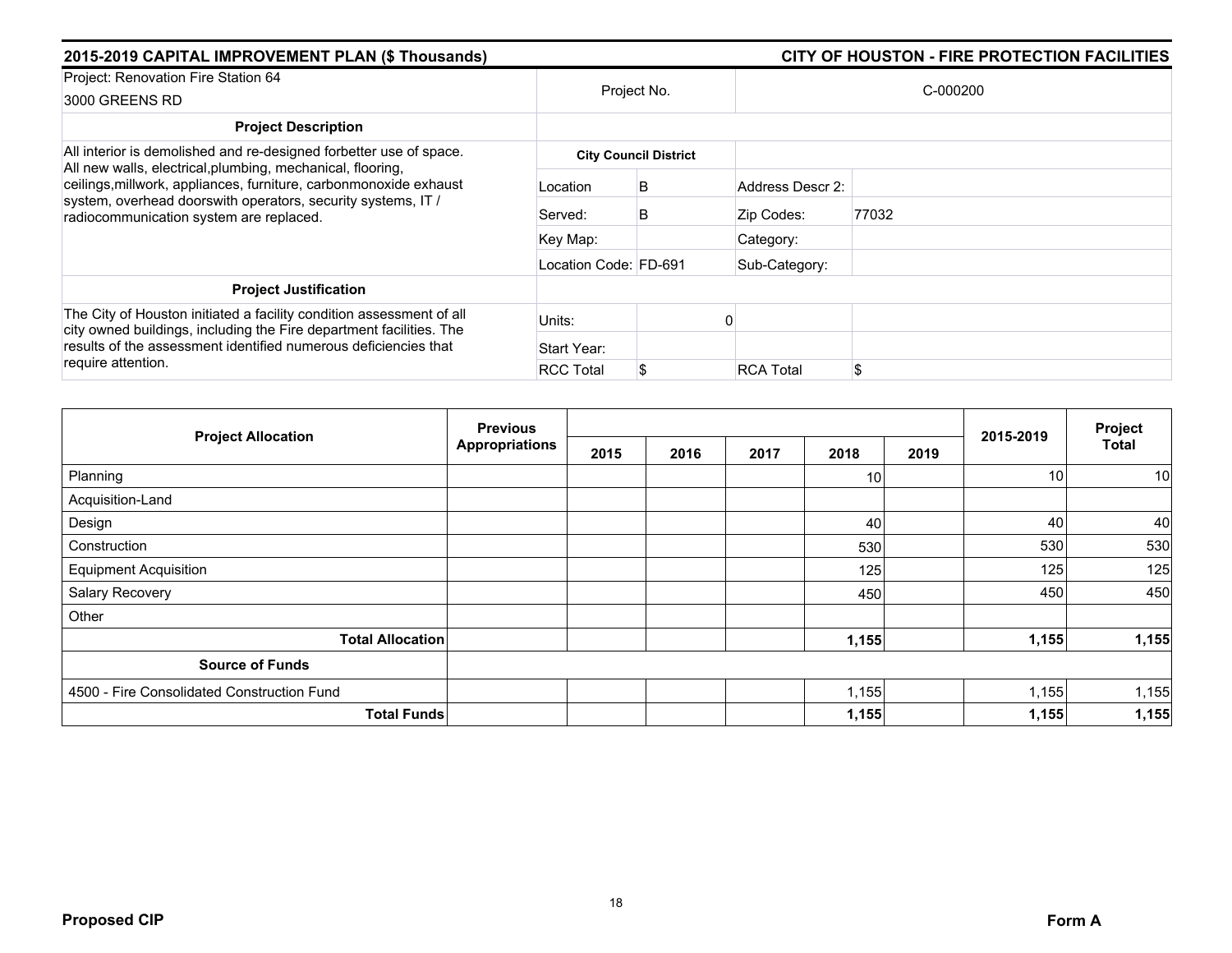| 2015-2019 CAPITAL IMPROVEMENT PLAN (\$ Thousands)                                                                                                                                                                                             |                              | CITY OF HOUSTON - FIRE PROTECTION FACILITIES |                  |          |  |  |  |  |  |
|-----------------------------------------------------------------------------------------------------------------------------------------------------------------------------------------------------------------------------------------------|------------------------------|----------------------------------------------|------------------|----------|--|--|--|--|--|
| Project: Renovation Fire Station 70<br>11410 BEAMER RD                                                                                                                                                                                        |                              | Project No.                                  |                  | C-000201 |  |  |  |  |  |
| <b>Project Description</b>                                                                                                                                                                                                                    |                              |                                              |                  |          |  |  |  |  |  |
| All interior is demolished and re-designed for better use of space.                                                                                                                                                                           | <b>City Council District</b> |                                              |                  |          |  |  |  |  |  |
| All new walls, electrical, plumbing, mechanical, flooring, ceilings,<br>millwork, appliances, furniture, carbon monoxide exhaust system,<br>overhead doors with operators, security systems, IT / radio<br>communication system are replaced. | Location                     | D                                            | Address Descr 2: |          |  |  |  |  |  |
|                                                                                                                                                                                                                                               | Served:                      | D                                            | Zip Codes:       | 77089    |  |  |  |  |  |
|                                                                                                                                                                                                                                               | Key Map:                     |                                              | Category:        |          |  |  |  |  |  |
|                                                                                                                                                                                                                                               | Location Code: FD-691        |                                              | Sub-Category:    |          |  |  |  |  |  |
| <b>Project Justification</b>                                                                                                                                                                                                                  |                              |                                              |                  |          |  |  |  |  |  |
| The City of Houston initiated a facility condition assessment of all<br>city owned buildings, including the Fire Department facilities.<br>The results of the assessment identified numerous deficiencies that                                | Units:                       |                                              |                  |          |  |  |  |  |  |
|                                                                                                                                                                                                                                               | Start Year:                  |                                              |                  |          |  |  |  |  |  |
| require attention.                                                                                                                                                                                                                            | <b>RCC Total</b>             |                                              | <b>RCA Total</b> | \$       |  |  |  |  |  |

| <b>Project Allocation</b>                  | <b>Previous</b>       |      |      |      | 2015-2019       | Project |                 |              |
|--------------------------------------------|-----------------------|------|------|------|-----------------|---------|-----------------|--------------|
|                                            | <b>Appropriations</b> | 2015 | 2016 | 2017 | 2018            | 2019    |                 | <b>Total</b> |
| Planning                                   |                       |      |      |      | 10 <sup>1</sup> |         | 10 <sub>1</sub> | 10           |
| Acquisition-Land                           |                       |      |      |      |                 |         |                 |              |
| Design                                     |                       |      |      |      | 40              |         | 40              | 40           |
| Construction                               |                       |      |      |      | 530             |         | 530             | 530          |
| <b>Equipment Acquisition</b>               |                       |      |      |      | 125             |         | 125             | 125          |
| Salary Recovery                            |                       |      |      |      | 450             |         | 450             | 450          |
| Other                                      |                       |      |      |      |                 |         |                 |              |
| <b>Total Allocation</b>                    |                       |      |      |      | 1,155           |         | 1,155           | 1,155        |
| <b>Source of Funds</b>                     |                       |      |      |      |                 |         |                 |              |
| 4500 - Fire Consolidated Construction Fund |                       |      |      |      | 1,155           |         | 1,155           | 1,155        |
| <b>Total Funds</b>                         |                       |      |      |      | 1,155           |         | 1,155           | 1,155        |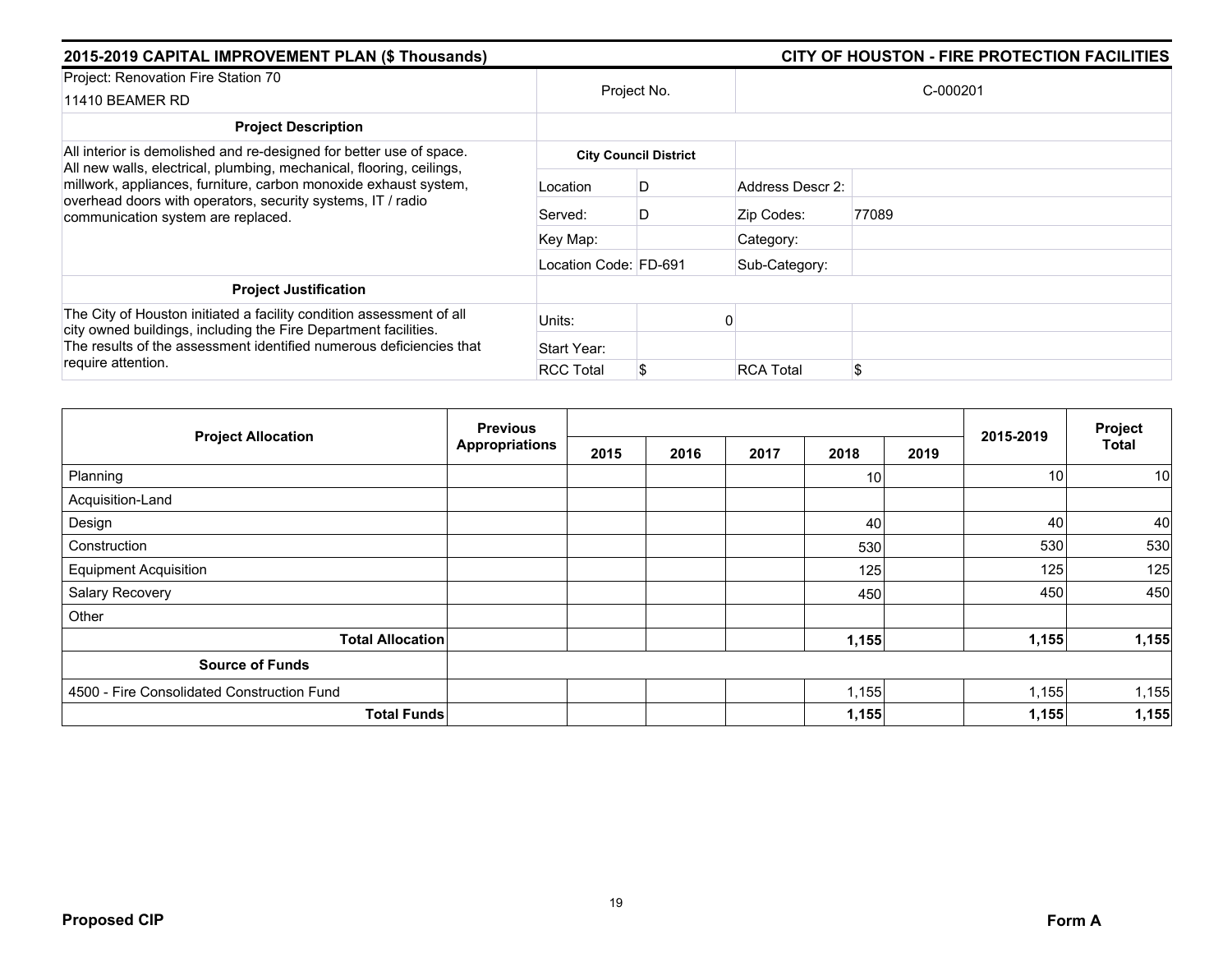| 2015-2019 CAPITAL IMPROVEMENT PLAN (\$ Thousands)                                                                                                                                                                                                                 |                       | CITY OF HOUSTON - FIRE PROTECTION FACILITIES |                  |       |  |  |  |
|-------------------------------------------------------------------------------------------------------------------------------------------------------------------------------------------------------------------------------------------------------------------|-----------------------|----------------------------------------------|------------------|-------|--|--|--|
| Project: Renovation Fire Station 13<br>2215 W. 43RD                                                                                                                                                                                                               | Project No.           |                                              | C-000202         |       |  |  |  |
| <b>Project Description</b>                                                                                                                                                                                                                                        |                       |                                              |                  |       |  |  |  |
| The Mayor issued a mandate to have all Priority 1-5 deficiencies                                                                                                                                                                                                  |                       | <b>City Council District</b>                 |                  |       |  |  |  |
| corrected within the next 2 years. The Houston Fire Department<br>has categorized each deficiency and assigned a responsible<br>entity to provide the required corrective action. The GSD In-<br>House Renovation Group has been assigned to totally renovate the | Location              | C                                            | Address Descr 2: |       |  |  |  |
|                                                                                                                                                                                                                                                                   | Served:               | C                                            | Zip Codes:       | 77018 |  |  |  |
| facility.                                                                                                                                                                                                                                                         | Key Map:              |                                              | Category:        |       |  |  |  |
|                                                                                                                                                                                                                                                                   | Location Code: FD-691 |                                              | Sub-Category:    |       |  |  |  |
| <b>Project Justification</b>                                                                                                                                                                                                                                      |                       |                                              |                  |       |  |  |  |
| The City of Houston initiated a facility condition assessment of<br>all City owned buildings, including the Fire Department                                                                                                                                       | Units:                |                                              |                  |       |  |  |  |
| facilities. The results of the assessment identified numerous                                                                                                                                                                                                     | Start Year:           |                                              |                  |       |  |  |  |
| deficiencies that require immediate attention that pertained to<br>life-safety, code compliance or environmental issues.                                                                                                                                          | <b>RCC Total</b>      |                                              | <b>RCA Total</b> |       |  |  |  |

| <b>Project Allocation</b>                  | <b>Previous</b><br><b>Appropriations</b> |       |      |      |      | Project |           |              |
|--------------------------------------------|------------------------------------------|-------|------|------|------|---------|-----------|--------------|
|                                            |                                          | 2015  | 2016 | 2017 | 2018 | 2019    | 2015-2019 | <b>Total</b> |
| Planning                                   |                                          | 10    |      |      |      |         | 10        | 10           |
| Acquisition-Land                           |                                          |       |      |      |      |         |           |              |
| Design                                     |                                          | 40    |      |      |      |         | 40        | 40           |
| Construction                               |                                          | 530   |      |      |      |         | 530       | 530          |
| <b>Equipment Acquisition</b>               |                                          | 125   |      |      |      |         | 125       | 125          |
| Salary Recovery                            |                                          | 450   |      |      |      |         | 450       | 450          |
| Other                                      |                                          |       |      |      |      |         |           |              |
| <b>Total Allocation</b>                    |                                          | 1,155 |      |      |      |         | 1,155     | 1,155        |
| <b>Source of Funds</b>                     |                                          |       |      |      |      |         |           |              |
| 4500 - Fire Consolidated Construction Fund |                                          | 1,155 |      |      |      |         | 1,155     | 1,155        |
| <b>Total Funds</b>                         |                                          | 1,155 |      |      |      |         | 1,155     | 1,155        |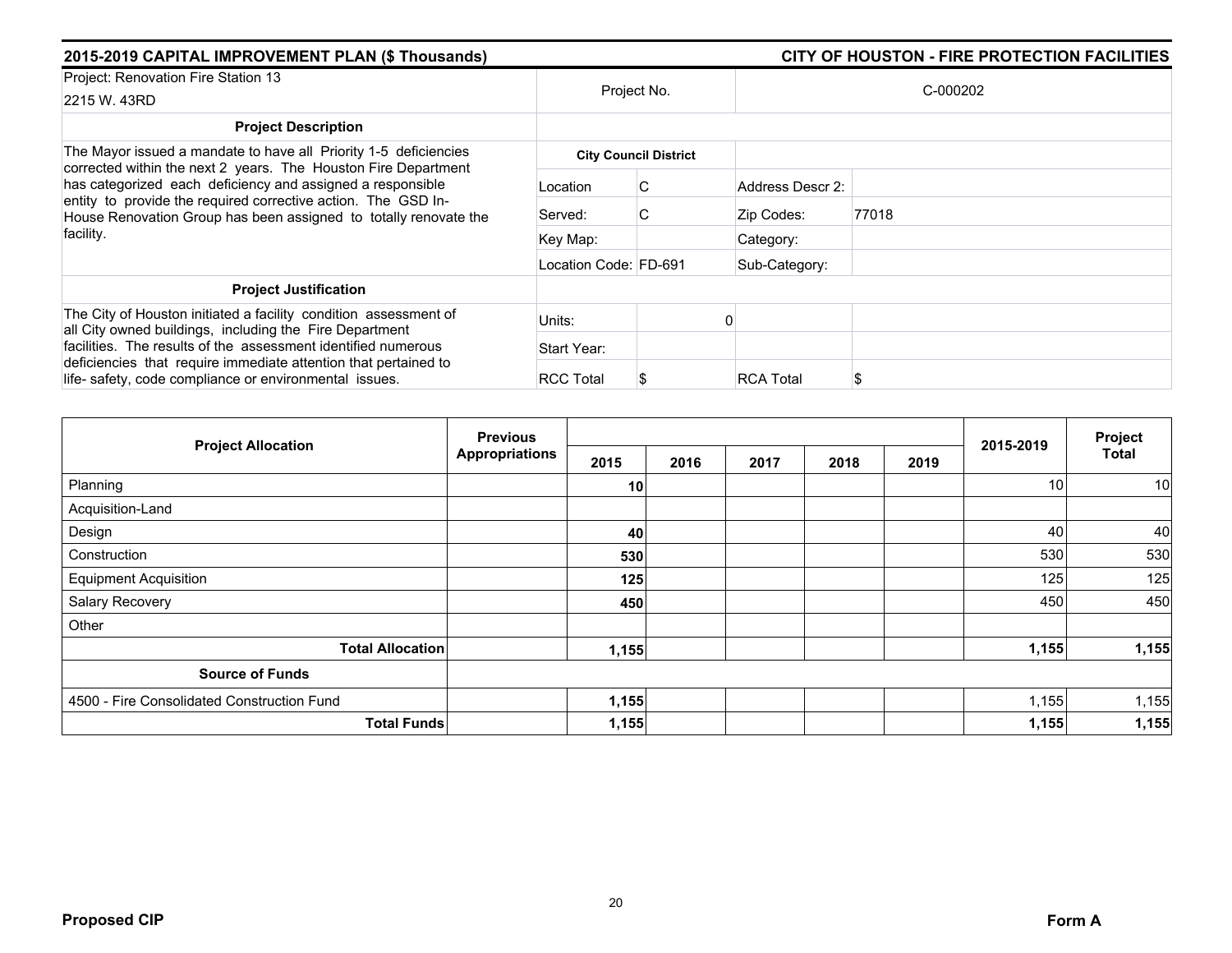| 2015-2019 CAPITAL IMPROVEMENT PLAN (\$ Thousands)                                                                                                                                                              |                       | CITY OF HOUSTON - FIRE PROTECTION FACILITIES |                  |       |  |  |  |
|----------------------------------------------------------------------------------------------------------------------------------------------------------------------------------------------------------------|-----------------------|----------------------------------------------|------------------|-------|--|--|--|
| Project: Renovation Fire Station 19                                                                                                                                                                            |                       |                                              | C-000203         |       |  |  |  |
| <b>1811 GREGG</b>                                                                                                                                                                                              |                       | Project No.                                  |                  |       |  |  |  |
| <b>Project Description</b>                                                                                                                                                                                     |                       |                                              |                  |       |  |  |  |
| All interior is demolished and re-designed for better use of space.<br>All new walls, electrical, plumbing, mechanical, flooring, ceilings,                                                                    |                       | <b>City Council District</b>                 |                  |       |  |  |  |
| millwork, appliances, furniture, carbon monoxide exhaust system,<br>overhead doors with operators, security systems, IT / radio<br>communication system are replaced.                                          | Location              | B                                            | Address Descr 2: |       |  |  |  |
|                                                                                                                                                                                                                | Served:               | v                                            | Zip Codes:       | 77020 |  |  |  |
|                                                                                                                                                                                                                | Key Map:              |                                              | Category:        |       |  |  |  |
|                                                                                                                                                                                                                | Location Code: FD-691 |                                              | Sub-Category:    |       |  |  |  |
| <b>Project Justification</b>                                                                                                                                                                                   |                       |                                              |                  |       |  |  |  |
| The City of Houston initiated a facility condition assessment of all<br>city owned buildings, including the Fire department facilities.<br>The results of the assessment identified numerous deficiencies that | Units:                |                                              |                  |       |  |  |  |
|                                                                                                                                                                                                                | Start Year:           |                                              |                  |       |  |  |  |
| require attention.                                                                                                                                                                                             | <b>RCC Total</b>      |                                              | <b>RCA Total</b> | \$    |  |  |  |

| <b>Project Allocation</b>                  | <b>Previous</b>       |      |      |       |      | 2015-2019 | Project |              |
|--------------------------------------------|-----------------------|------|------|-------|------|-----------|---------|--------------|
|                                            | <b>Appropriations</b> | 2015 | 2016 | 2017  | 2018 | 2019      |         | <b>Total</b> |
| Planning                                   |                       |      |      | 10    |      |           | 10      | 10           |
| Acquisition-Land                           |                       |      |      |       |      |           |         |              |
| Design                                     |                       |      |      | 40    |      |           | 40      | 40           |
| Construction                               |                       |      |      | 530   |      |           | 530     | 530          |
| <b>Equipment Acquisition</b>               |                       |      |      | 125   |      |           | 125     | 125          |
| Salary Recovery                            |                       |      |      | 450   |      |           | 450     | 450          |
| Other                                      |                       |      |      |       |      |           |         |              |
| <b>Total Allocation</b>                    |                       |      |      | 1,155 |      |           | 1,155   | 1,155        |
| <b>Source of Funds</b>                     |                       |      |      |       |      |           |         |              |
| 4500 - Fire Consolidated Construction Fund |                       |      |      | 1,155 |      |           | 1,155   | 1,155        |
| <b>Total Funds</b>                         |                       |      |      | 1,155 |      |           | 1,155   | 1,155        |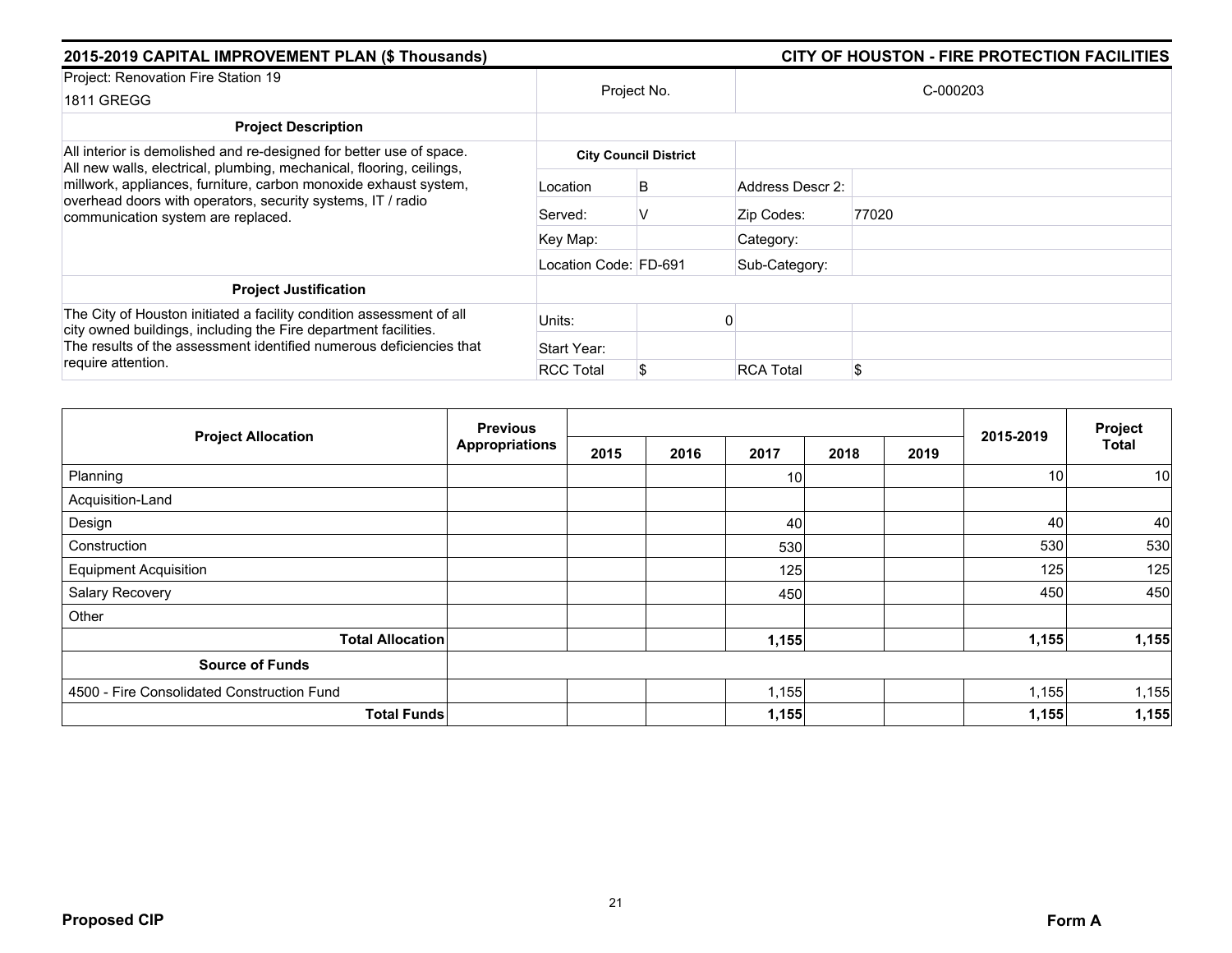| 2015-2019 CAPITAL IMPROVEMENT PLAN (\$ Thousands)                                                                                                                         |                       |                              |                  | CITY OF HOUSTON - FIRE PROTECTION FACILITIES |
|---------------------------------------------------------------------------------------------------------------------------------------------------------------------------|-----------------------|------------------------------|------------------|----------------------------------------------|
| Project: Community Room Fire Station 84<br>300 GEARS ROAD                                                                                                                 | Project No.           |                              |                  | C-000204                                     |
| <b>Project Description</b>                                                                                                                                                |                       |                              |                  |                                              |
| Develop a 75-100 seat capacity Community<br>Room for Fire Station #84 that will enhance                                                                                   |                       | <b>City Council District</b> |                  |                                              |
| and strengthen the Greenspoint<br>neighborhood. This room will benefit area<br>Civic Club Associations, HFD District Training,                                            | Location              | B                            | Address Descr 2: |                                              |
|                                                                                                                                                                           | Served:               | B                            | Zip Codes:       | 77067                                        |
| Media Events, and educational opportunities<br>for community events.                                                                                                      | Key Map:              |                              | Category:        |                                              |
|                                                                                                                                                                           | Location Code: FD-584 |                              | Sub-Category:    |                                              |
| <b>Project Justification</b>                                                                                                                                              |                       |                              |                  |                                              |
| With a growing diverse population in the City<br>of Houston, communication is always a                                                                                    | Units:                |                              |                  |                                              |
| concern. Taking a proactive approach on<br>learning more about the community we serve<br>and allowing them the opportunity to<br>understand our purpose in the community. | Start Year:           |                              |                  |                                              |
|                                                                                                                                                                           | <b>RCC Total</b>      |                              | <b>RCA Total</b> | S                                            |

|                                            | <b>Previous</b>       |      |      | Project |      |                |           |                |
|--------------------------------------------|-----------------------|------|------|---------|------|----------------|-----------|----------------|
| <b>Project Allocation</b>                  | <b>Appropriations</b> | 2015 | 2016 | 2017    | 2018 | 2019           | 2015-2019 | Total          |
| Planning                                   |                       |      |      |         |      |                |           |                |
| Acquisition-Land                           |                       |      |      |         |      |                |           |                |
| Design                                     |                       |      |      |         |      | 109            | 109       | 109            |
| Construction                               |                       |      |      |         |      |                |           |                |
| <b>Equipment Acquisition</b>               |                       |      |      |         |      |                |           |                |
| Salary Recovery                            |                       |      |      |         |      |                |           |                |
| Other                                      |                       |      |      |         |      | $\overline{2}$ | c         | $\overline{2}$ |
| <b>Total Allocation</b>                    |                       |      |      |         |      | 111            | 111       | 111            |
| <b>Source of Funds</b>                     |                       |      |      |         |      |                |           |                |
| 4500 - Fire Consolidated Construction Fund |                       |      |      |         |      | 111            | 111       | 111            |
| <b>Future Bond Election</b>                |                       |      |      |         |      |                |           | $\mathbf 0$    |
| <b>Total Funds</b>                         |                       |      |      |         |      | 111            | 111       | 111            |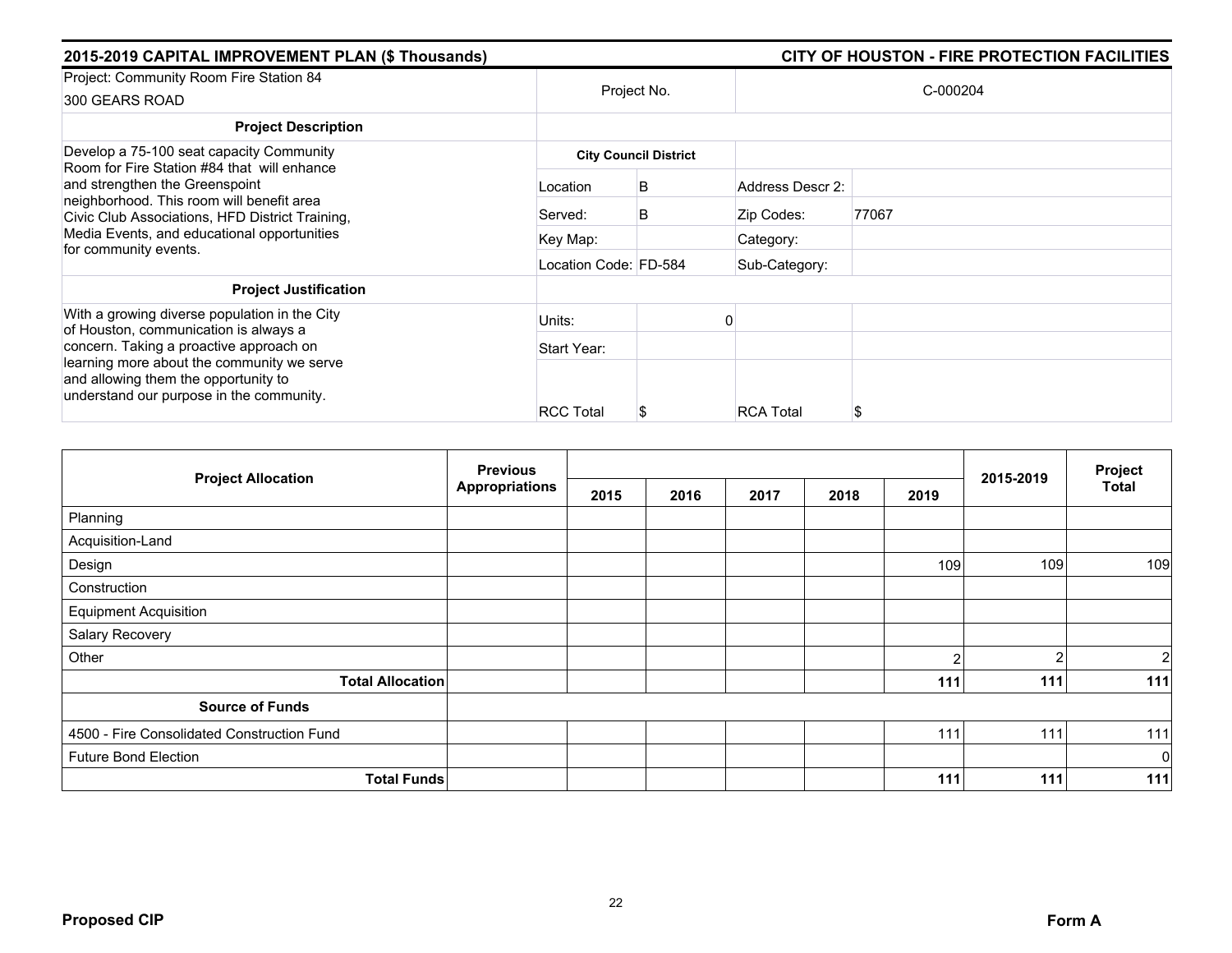| 2015-2019 CAPITAL IMPROVEMENT PLAN (\$ Thousands)                                                      |                              | CITY OF HOUSTON - FIRE PROTECTION FACILITIES |                  |          |  |  |  |  |
|--------------------------------------------------------------------------------------------------------|------------------------------|----------------------------------------------|------------------|----------|--|--|--|--|
| Project: Renovation Fire Station 26<br>7111 DIXIE DR                                                   |                              | Project No.                                  |                  | C-000205 |  |  |  |  |
| <b>Project Description</b>                                                                             |                              |                                              |                  |          |  |  |  |  |
| The project would create an additional                                                                 | <b>City Council District</b> |                                              |                  |          |  |  |  |  |
| apparatus bay, with increase living and<br>parking area. Also, the renovation will address             | Location                     |                                              | Address Descr 2: |          |  |  |  |  |
| the Comprehensive Facility Assessment<br>priority $1 \leq (28 \leq)$ 2 issues during the course of the | Served:                      |                                              | Zip Codes:       | 77087    |  |  |  |  |
| project. With the additional apparatus bay it<br>would allow HFD the opportunity to assign             | Key Map:                     |                                              | Category:        |          |  |  |  |  |
| another apparatus to Fire Station# 26                                                                  | Location Code: FD-526        |                                              | Sub-Category:    |          |  |  |  |  |
| <b>Project Justification</b>                                                                           |                              |                                              |                  |          |  |  |  |  |
| Fire Station #26 serves a section of south<br>east Houston which is continuously growing               | Units:                       |                                              |                  |          |  |  |  |  |
| in population and emergency call volume. Fire                                                          | Start Year:                  |                                              |                  |          |  |  |  |  |
| Station # 26 is currently a (3) bay Fire<br>Station with limited resources and living                  |                              |                                              |                  |          |  |  |  |  |
| capacity to meet the needs of the<br>community and its members.                                        | <b>RCC Total</b>             |                                              | <b>RCA Total</b> | S        |  |  |  |  |

|                                            | <b>Previous</b><br><b>Appropriations</b> |      |      |      | 2015-2019 | Project |     |             |
|--------------------------------------------|------------------------------------------|------|------|------|-----------|---------|-----|-------------|
| <b>Project Allocation</b>                  |                                          | 2015 | 2016 | 2017 | 2018      | 2019    |     | Total       |
| Planning                                   |                                          |      |      |      |           |         |     |             |
| Acquisition-Land                           |                                          |      |      |      |           |         |     |             |
| Design                                     |                                          |      |      |      |           | 562     | 562 | 562         |
| Construction                               |                                          |      |      |      |           | 50      | 50  | 50          |
| <b>Equipment Acquisition</b>               |                                          |      |      |      |           |         |     |             |
| Salary Recovery                            |                                          |      |      |      |           |         |     |             |
| Other                                      |                                          |      |      |      |           | 10l     | 10  | 10          |
| <b>Total Allocation</b>                    |                                          |      |      |      |           | 622     | 622 | 622         |
| <b>Source of Funds</b>                     |                                          |      |      |      |           |         |     |             |
| 4500 - Fire Consolidated Construction Fund |                                          |      |      |      |           | 622     | 622 | 622         |
| <b>Future Bond Election</b>                |                                          |      |      |      |           |         |     | $\mathbf 0$ |
| <b>Total Funds</b>                         |                                          |      |      |      |           | 622     | 622 | 622         |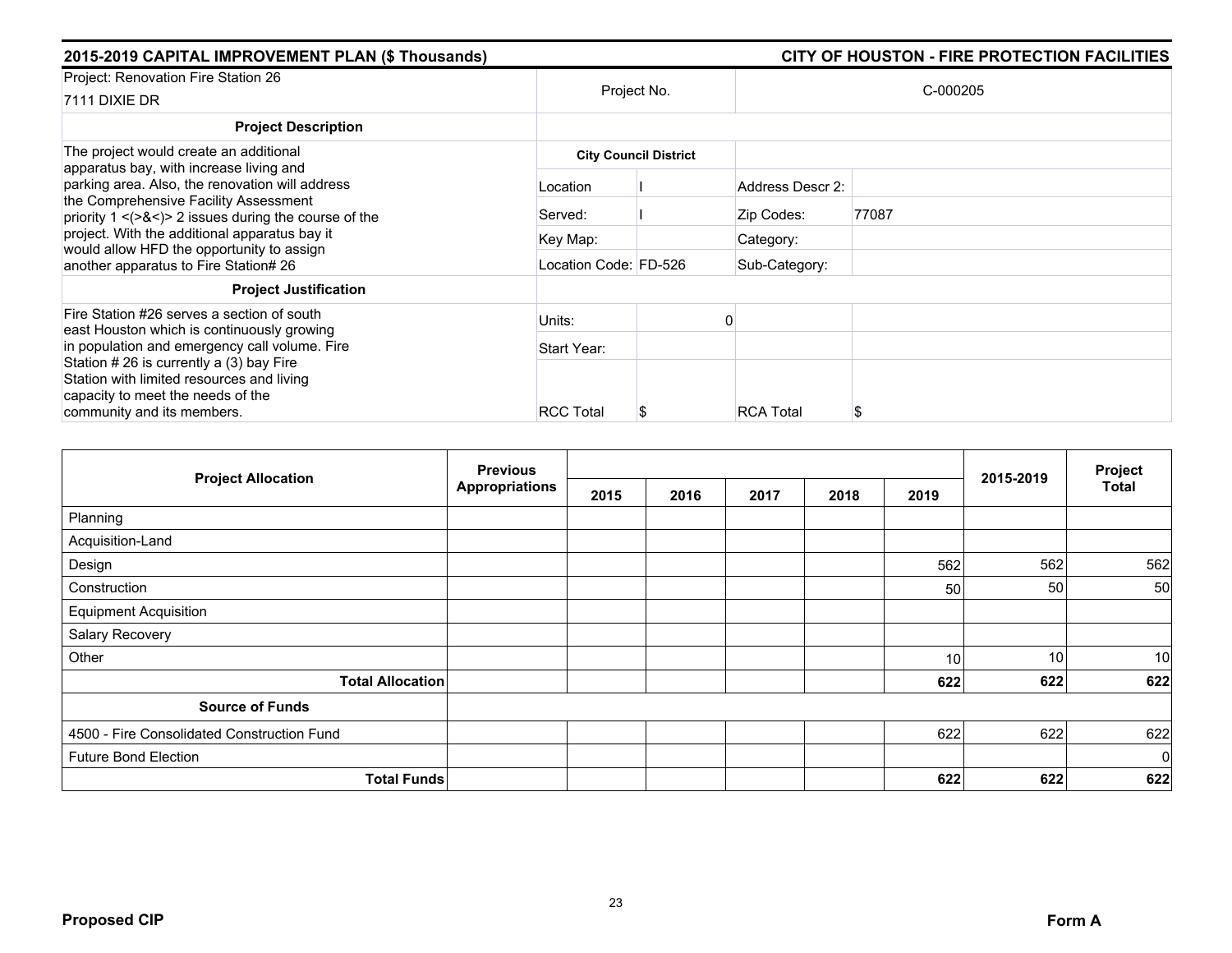| 2015-2019 CAPITAL IMPROVEMENT PLAN (\$ Thousands)                                                                                                                                                                                                                                        |                       |                              |                  | CITY OF HOUSTON - FIRE PROTECTION FACILITIES |
|------------------------------------------------------------------------------------------------------------------------------------------------------------------------------------------------------------------------------------------------------------------------------------------|-----------------------|------------------------------|------------------|----------------------------------------------|
| Project: New Fire Station 55<br>11000 CULLEN BLVD                                                                                                                                                                                                                                        |                       | Project No.                  |                  | C-000206                                     |
| <b>Project Description</b>                                                                                                                                                                                                                                                               |                       |                              |                  |                                              |
| The project will immediately relieve over - extended resources                                                                                                                                                                                                                           |                       | <b>City Council District</b> |                  |                                              |
| within the impacted and surrounding area. Along with the potential<br>to add additional resources for the continuous growth and high<br>emergency call volume. This station would allow increase living area<br>and equipment storage for a more safe and healthy living<br>environment. | Location              | D                            | Address Descr 2: |                                              |
|                                                                                                                                                                                                                                                                                          | Served:               | D                            | Zip Codes:       | 77047                                        |
|                                                                                                                                                                                                                                                                                          | Key Map:              |                              | Category:        |                                              |
|                                                                                                                                                                                                                                                                                          | Location Code: FD-555 |                              | Sub-Category:    |                                              |
| <b>Project Justification</b>                                                                                                                                                                                                                                                             |                       |                              |                  |                                              |
| Fire Station #55 that serves the South Acres community can not meet                                                                                                                                                                                                                      | Units:                |                              |                  |                                              |
| the needs of a steady increasing emergency service call volume.<br>The (3) bay Fire Station currently is running a second EMS transport<br>unit from the rear of the station. The station is limited in<br>living space, parking, sleeping quarters, and equipment storage<br>area.      | Start Year:           |                              |                  |                                              |
|                                                                                                                                                                                                                                                                                          | <b>RCC Total</b>      | æ.                           | <b>RCA Total</b> |                                              |

|                                            | <b>Previous</b>       |       |       |      |      |      | 2015-2019 | Project |
|--------------------------------------------|-----------------------|-------|-------|------|------|------|-----------|---------|
| <b>Project Allocation</b>                  | <b>Appropriations</b> | 2015  | 2016  | 2017 | 2018 | 2019 |           | Total   |
| Planning                                   |                       |       |       |      |      |      |           |         |
| Acquisition-Land                           |                       | 875   |       |      |      |      | 875       | 875     |
| Design                                     |                       | 877   |       |      |      |      | 877       | 877     |
| Construction                               |                       | 50    | 7,382 |      |      |      | 7,432     | 7,432   |
| <b>Equipment Acquisition</b>               |                       |       |       |      |      |      |           |         |
| Salary Recovery                            |                       |       | 1,685 |      |      |      | 1,685     | 1,685   |
| Other                                      |                       | 15    | 121   |      |      |      | 137       | 137     |
| <b>Total Allocation</b>                    |                       | 1,817 | 9,189 |      |      |      | 11,006    | 11,006  |
| <b>Source of Funds</b>                     |                       |       |       |      |      |      |           |         |
| 4500 - Fire Consolidated Construction Fund |                       | 1,817 | 9,189 |      |      |      | 11,006    | 11,006  |
| <b>Total Funds</b>                         |                       | 1,817 | 9,189 |      |      |      | 11,006    | 11,006  |